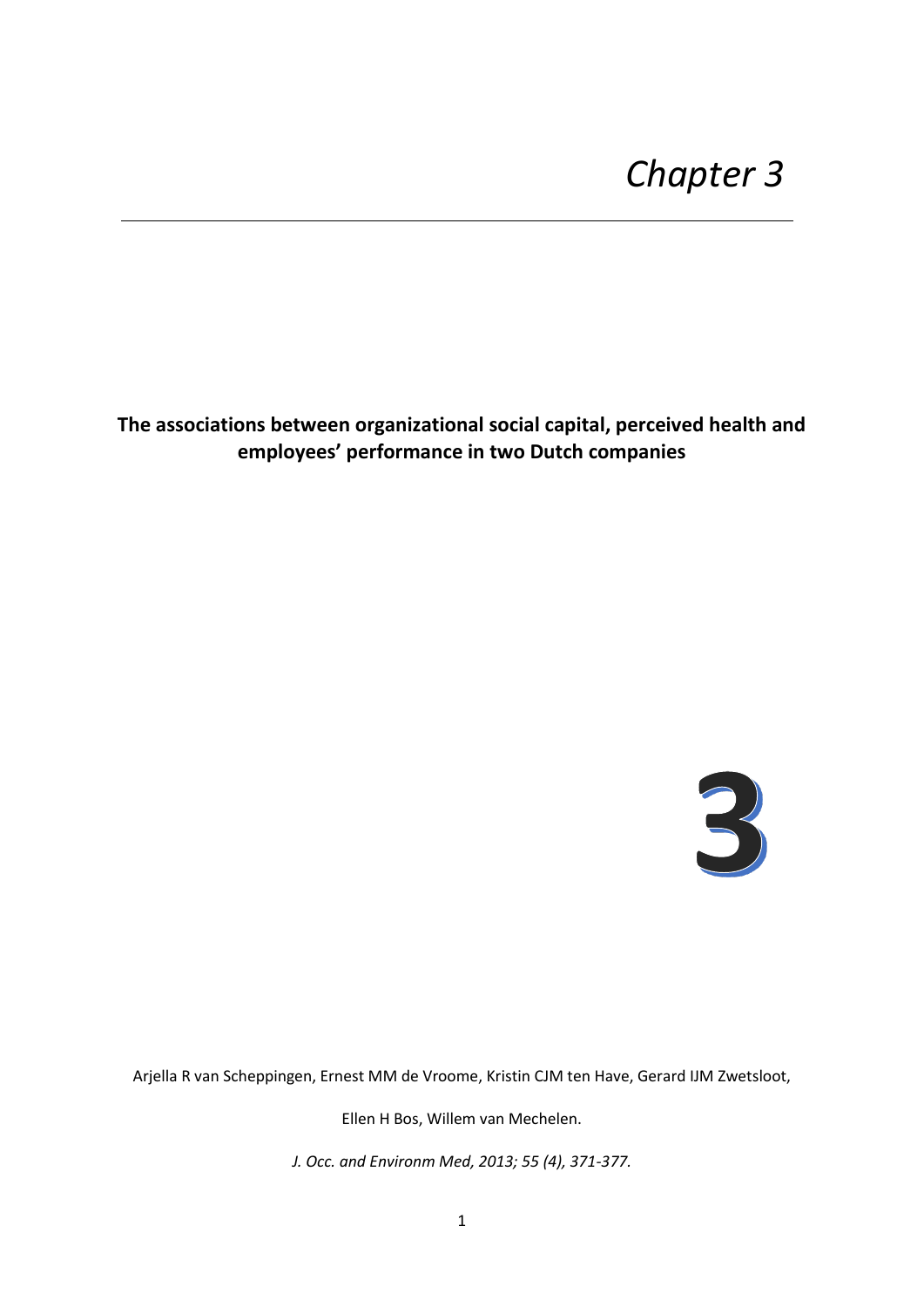## Abstract

**Objective:** To examine the associations between organizational (bonding, bridging and linking) social capital, employees' health, and employees' performance.

**Methods:** Linear regression on cross-sectional data among 718 employees in two Dutch companies.

**Results:** Organizational social capital was significantly associated with perceived health (*β* = 0.20, *P* < 0.001), and with emotional exhaustion (*β* = −0.34, *P* < 0.001). Both health indicators, in turn, were associated with absenteeism, presenteeism and effective personal functioning in the presumed direction, i.e. better health was associated with better functioning. Especially *bonding* social capital was significantly associated with health (*β* = 0.14, *P* < 0.01), and with emotional exhaustion (*β* = −0.26, *P* < 0.001). *Linking* social capital was associated with emotional exhaustion as well (*β* = −0.09, *P* < 0.05).

**Conclusions:** Organizational social capital was found to be a resource for employees' health, with meaningful business implications.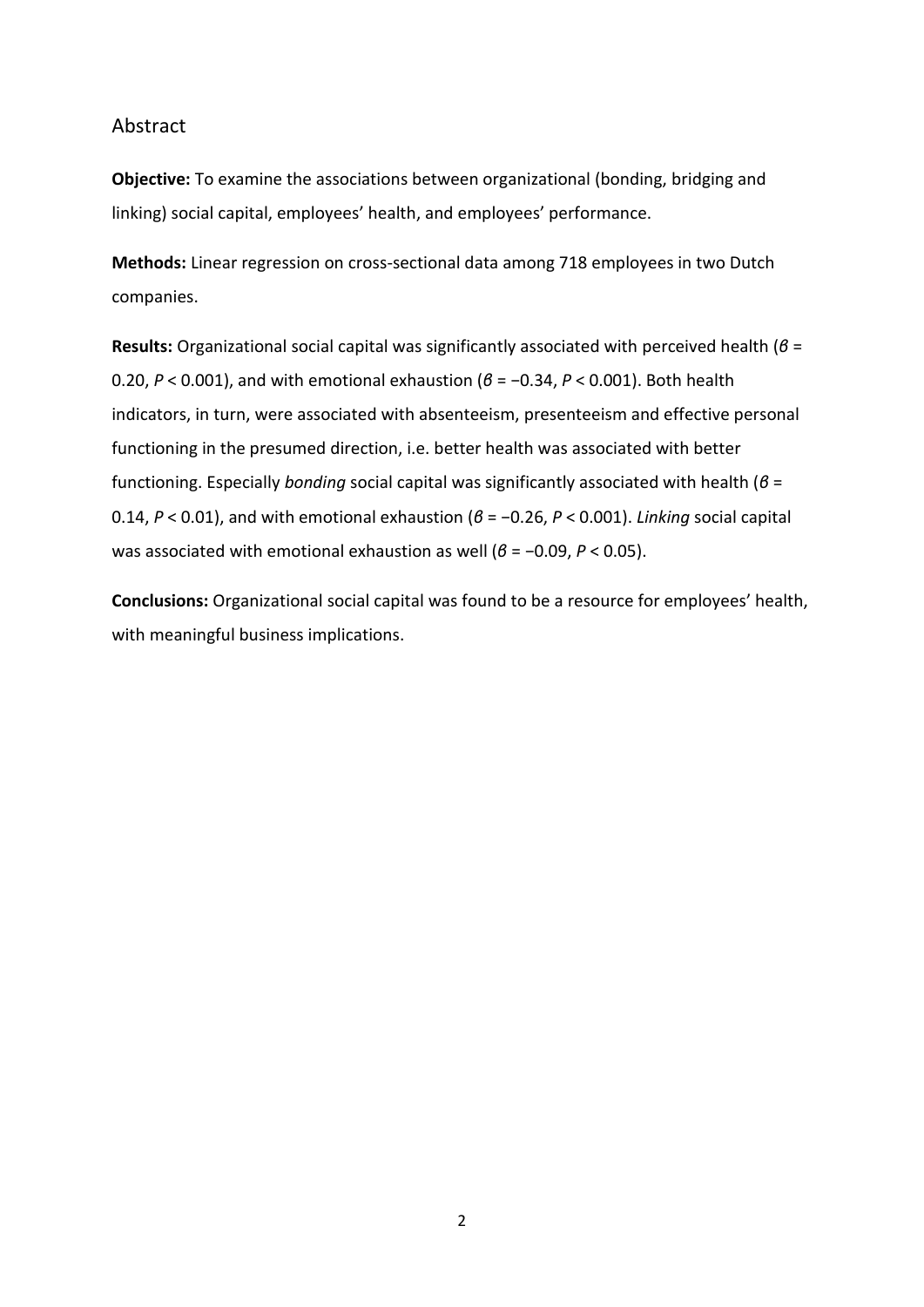## Introduction

Social capital has become a major research issue in the field of work and health. Although originally grounded in sociology and economics, during the last decades, social capital has been applied meaningfully in health science as well. In this field, there is a growing consensus for the hypothesis that individuals with higher levels of social capital enjoy good health<sup>1</sup>. Nevertheless, the way in which social capital and health influence each other and how this association holds in various contexts are unclear.

This study focuses on social capital in an organizational context. In the literature, organizational social capital has been associated with health<sup>2,3</sup> but convincing uniformity in the literature about this is still lacking. Some studies, for instance, found only partial support for the hypothesis of organizational social capital as a health resource<sup>4</sup>. Also, knowledge on the various forms of social capital and its association with employees' health is still sparse<sup>5</sup>. The present study aims to contribute to knowledge on the presumed relation between various aspects of organizational social capital and employees' health. To introduce the study, a brief literature review on social capital, its various forms, its application in the organizational setting, and the presumed relationships with health and employees' functioning is described.

### *Social capital: a multifaceted construct*

As seems from the variety of definitions used in the literature, social capital is seen as an asset of both individuals and communities. By defining *social capital* as "aspects of the social structure, obligations and expectations, informative channels, and a set of norms and effective sanctions that constrain and/ or encourage certain kinds of behavior," Coleman<sup>6</sup> mainly supports the individual view. Contrasting, Putnam<sup>7</sup> supports the collective view by defining *social capital* as "features of social organization such as networks, norms, and social trust that facilitate coordination and cooperation for mutual benefit"*.* Despite the width and variety of definitions on social capital, there is a general agreement that social capital reflects the accumulated historical, cultural and social factors that give rise to (formal and informal) networks, shared norms, values, beliefs, mutual reciprocity, and collective action. It refers to the patterns and qualities of relations in a community and has been characterized as "the glue that holds societies together*"* 8 .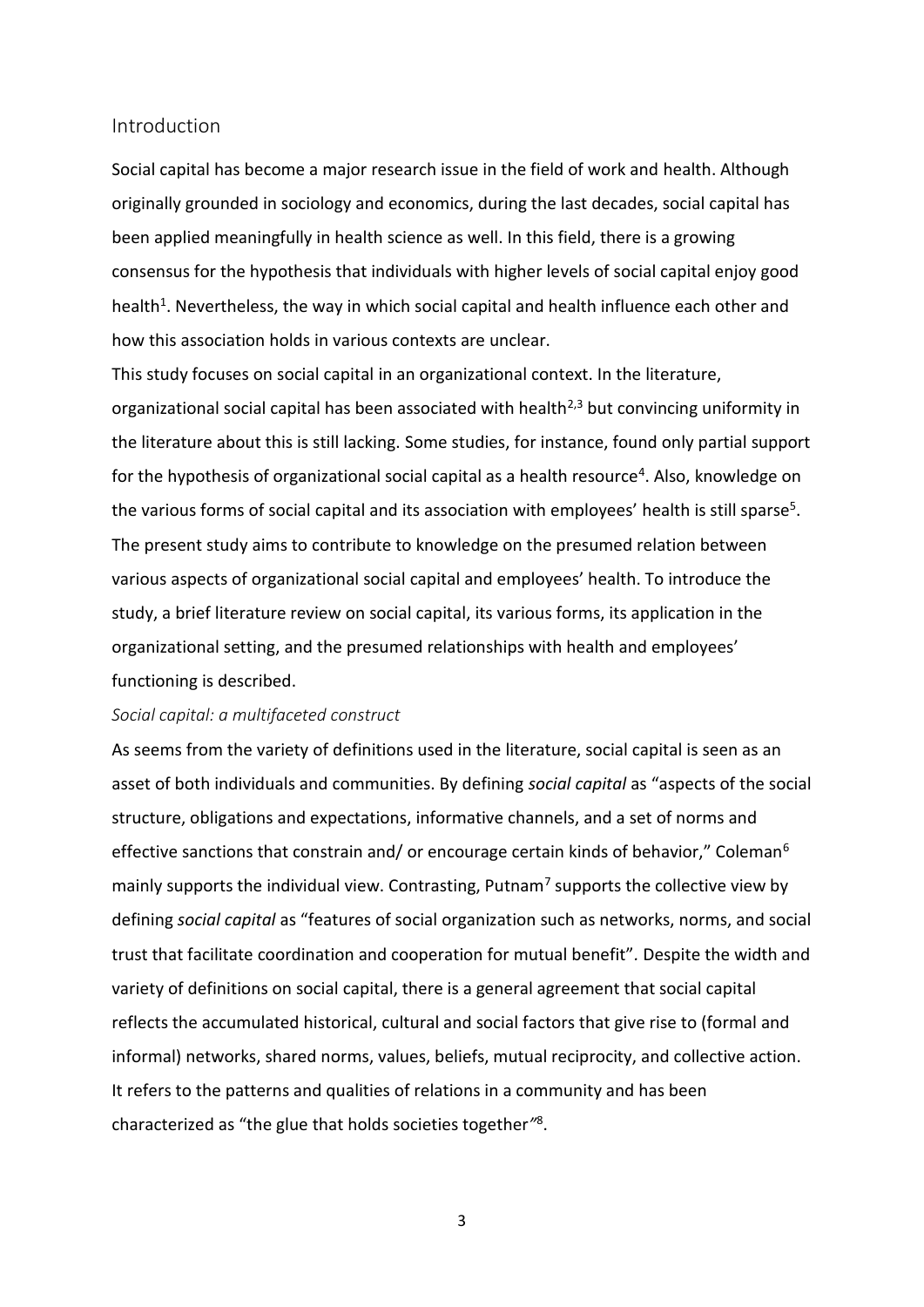Current debates in the literature emphasize the multifaceted characteristics of social capital and its complex relationship with health<sup>9</sup>. To unravel the underlying working mechanisms of social capital on individuals and communities, different forms of social capital are distinguished8,10,11. Often, the distinction between *structural* and *cognitive* social capital is used, in which the structural dimensions include the extent and intensity of social interactions that give access to resources, whereas cognitive social capital includes values, norms, support, sharing, reciprocity and trust<sup>12</sup>.

Also *horizontal* and *vertical* dimensions of social capital are distinguished<sup>13</sup>. The horizontal component elaborates on the knowledge of social support and networks and refers to the relations of trust and reciprocity between individuals at the same hierarchical level. Contrastingly, the vertical dimension reflects the ties between individuals and institutions of power and may increase feelings of participation, and facilitate use of health-promoting resources<sup>11</sup>. Whereas the horizontal dimension already can build on a long tradition in health science, the vertical dimension is mainly studied in economic and social science but may also reveal relevant insights in the mediating processes of social capital in relation to health<sup>8,13</sup>.

The distinction between *bonding* and *bridging* social capital is widely accepted. Bonding social capital refers to trusting and cooperative relations between members of a network who are similar in terms of social identity. Bridging social capital focuses on external relationships and comprises relations of respect and mutuality between people who belong to different social groups but are more or less equal in terms of their status and power. Both bonding and bridging social capital reflect a horizontal dimension of social capital. Recently, Szreter and Woolcock<sup>14</sup> convincingly argued to add *linking* social capital as well, which may be seen as a vertical dimension of social capital. Linking social capital refers to norms of respect and networks of trusting relationships between people who are interacting across explicit, formal, or institutionalized power of authority gradients in society. Nevertheless, though often stated as relevant to enable a next step in health research on social capital, much has to be done to reveal the effects of separate forms of social capital on health in different contexts<sup>10,11</sup>.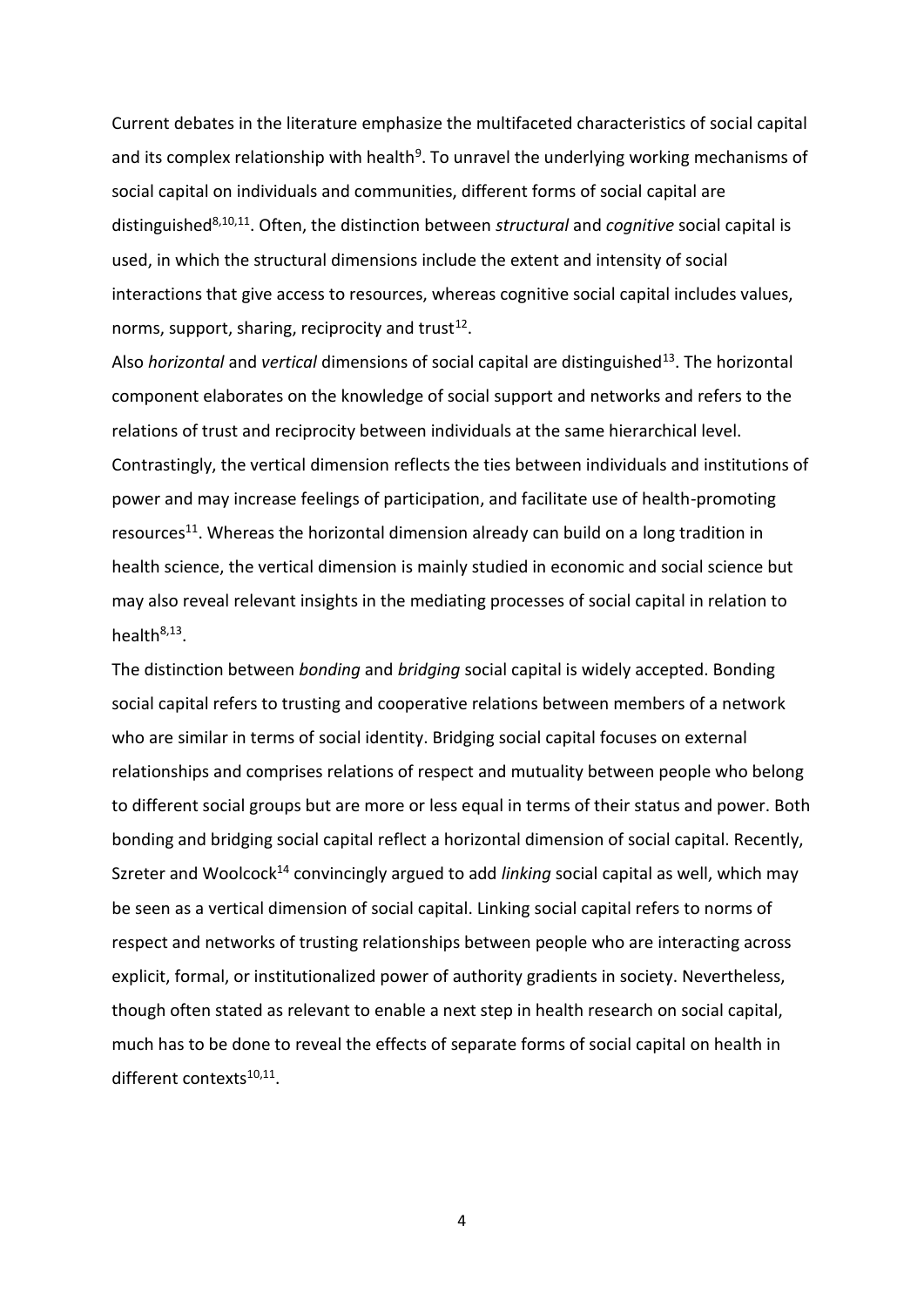#### *Social capital in the organizational context*

The importance of social capital in the organizational setting is recognized, both in health science and in organizational science. On the basis of these two scientific fields, organizational social capital is presumed to have a dual function with both health and business benefits. Grounded in health science, social capital is seen as a resource for employees' health and health promoting activities<sup>15</sup>, whereas in organizational science, social capital is seen as a vital intangible organizational resource that can create competitive advantages<sup>16</sup>. In essence, from a health perspective, social capital is associated with employees' health<sup>2,3,17</sup> and performing a healthy lifestyle<sup>18,19</sup> and is seen as a buffer against the negative impact of perceived cognitive load and job strain<sup>20,21</sup>. Also, social capital may influence the health-promoting willingness of companies<sup>22</sup>. From an occupational health perspective, the foundation to address social capital in organizations is found in the presumed relation between health and productivity<sup>23</sup>. Ill-health is seen as a cause of sickness absence<sup>24</sup> and of sickness attendance or presenteeism<sup>25,26</sup>. Additionally, health is increasingly seen as a codetermining factor and resource for employees' functioning<sup>27</sup>. The business relevance of social capital in this field is found in a more vital and, with that, a more productive workforce.

In organizational science, social capital refers to high quality relations, enabling trust and fostering cooperation and participation within social networks that make organizations more effective<sup>28</sup>. In this field, a direct relation between social capital and organizational functioning as a whole is presumed, without an intermediate step of healthy employees. Evidence, for instance, is found on the association between social capital and ideagenerating behavior<sup>29</sup>, innovative climate<sup>30</sup>, organizational commitment<sup>31</sup>, and productivity<sup>32</sup>.

Currently, researchers are also looking for the synergy between both scientific fields<sup>17</sup>. With this, organizational social capital has become a concept that expresses the collective capability to fulfill the business objectives, whilst at the same time expressing the organizations' ability to develop high quality relations with a positive effect on health and employees' functioning<sup>17</sup>. Organizational social capital, thus, may become a topic with a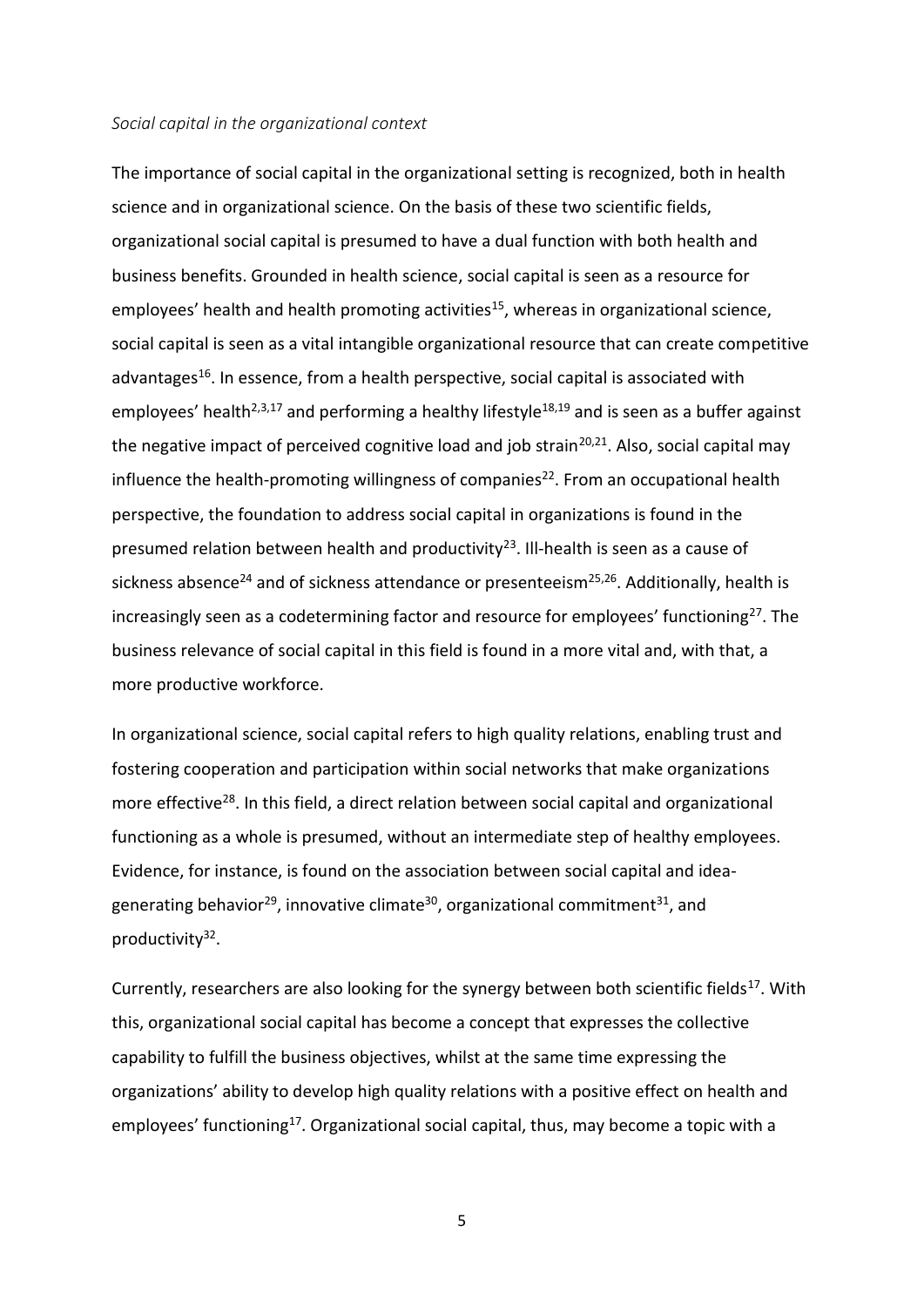parallel interest of both managers and health promoters. It therefore, potentially, may contribute to sustainable interest of various stakeholders in companies.

Important to notice is that organizational social capital is not exclusively an attribute of individual employees, for it is shared *between* actors<sup>8</sup>. Organizational social capital inherently concerns reciprocity and trust in relations among workmates and supervisors and requires an active participation of every individual<sup>3</sup>. It, therefore, may be seen as an organizational resource. With this, research on organizational social capital may add to the research on associations between work conditions and health by adding the *organizational* level<sup>33</sup> and adding to the limitations of an "individualist approach to population health"<sup>14</sup>. It potentially opens up opportunities to broaden the scope of understanding of the processes leading to better health and quality of work.

### *This study*

As shown earlier, research on organizational social capital makes sense both from a health and a business perspective. Organizational social capital is assumed to be associated not only with health, but also with employees' performance. Also, an association between health *as such* and employees' performance is described. Nevertheless, it is not yet clear how organizational social capital, health and employees' performance are interlinked. Also, it is not clear what the relative contribution of the various forms of organizational social capital is. This study addresses these issues by examining the assumed relations between organizational social capital, its various forms, employees' health, and employees' performance. The aim of this study was twofold: (1) to investigate the associations between organizational social capital, employees' health, and employees' performance, and (2) to investigate the relative contribution of bonding, bridging and linking social capital to these factors.

### Methods

This study was conducted as a part of a vitality project within two Dutch companies, aiming to create a working climate in which self-regulation and vitality are promoted. According to the Dutch legislation the study was checked by the Medical Ethics Committee of the VU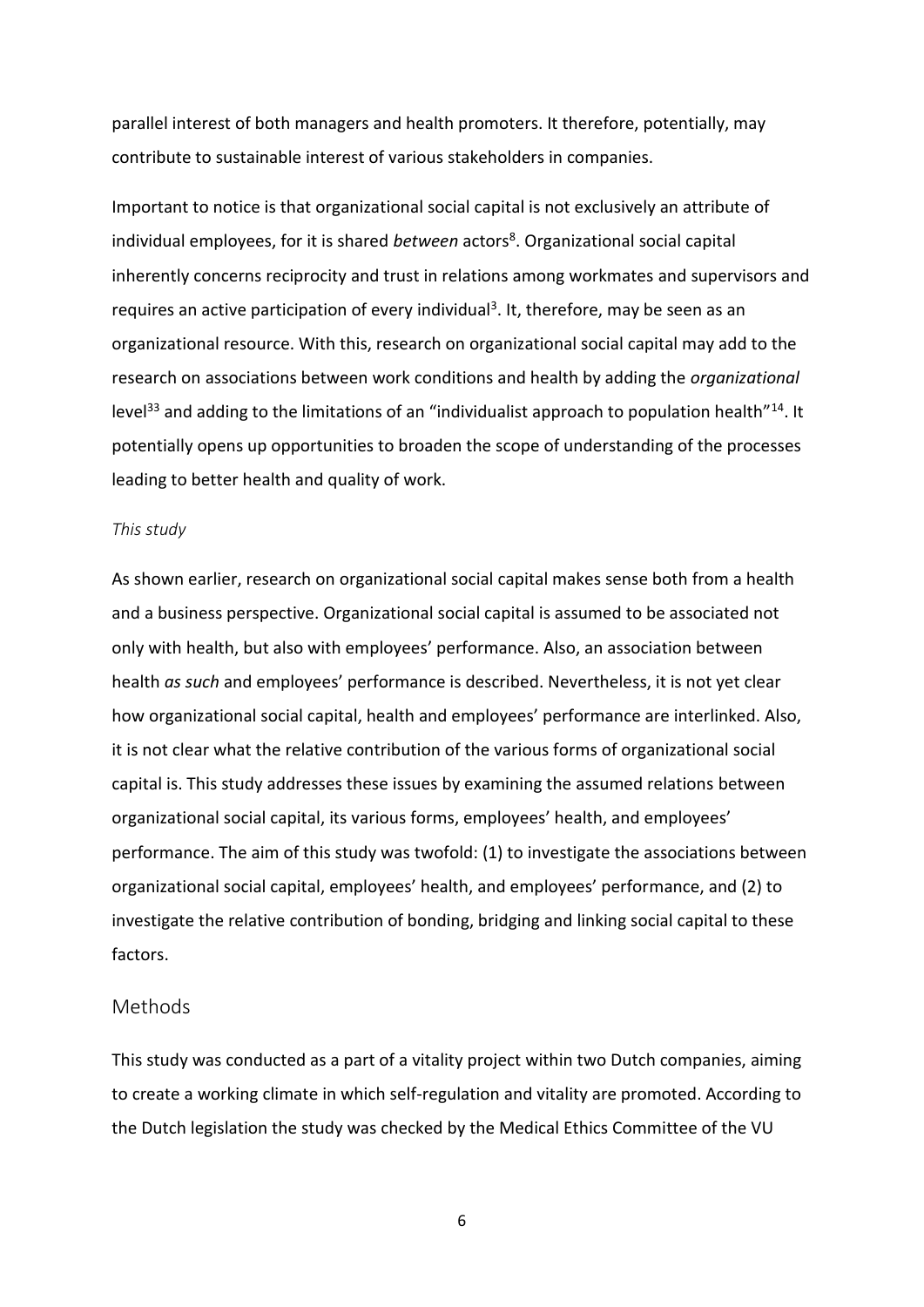University Medical Centre, which ruled that for this study a written informed consent was not necessary.

### *Design and study population*

A cross-sectional on-line survey was conducted from May to June 2011 in two companies: a food and dairy company and the motor vehicle authority in the Netherlands. Whereas for the food and dairy company, the project was targeted on the whole population (*n* = 1132), in the motor vehicle authority, only two locations participated (*n* = 184). All targeted employees (*N* = 1316) received a letter or an email with a unique code to log in on the online questionnaire. Employees were free to fill in the questionnaire at work or at home. In total, 718 employees (54,6%) completed the entire questionnaire. Employees who did not fill out the questionnaire completely were excluded from data analyses. Participation in the survey was encouraged by the management and by the vitality project teams of the respective companies.

### *Measures*

### Social capital

 *Organizational social capital* was assessed by the eight-item Social Capital Scale of Kouvonen et al<sup>2</sup>, on five-point Likert scales (1, totally disagree; 5, totally agree). This scale was specifically developed to measure social capital in organizations and was found to be a valid tool to reflect the construct of organizational social capital<sup>2</sup>. Item examples are as follows: "We have a 'we are together' attitude", and "People feel understood and accepted by each other"; Cronbach  $\alpha$  = 0.85.

To investigate the relative contribution of bonding, bridging and linking social capital separately, the same scale of Kouvonen et al<sup>2</sup> was used. Because this scale also taps the bonding, bridging and linking forms of social capital, the three forms of social capital were computed by averaging the respective items. Reliability of these subscales was acceptable. Bonding social capital comprised three items (Cronbach  $\alpha$  = 0.76), bridging social capital two items (Cronbach  $\alpha$  = 0.72), and linking social capital three items (Cronbach  $\alpha$  = 0.83). To confirm the various forms of social capital, a principal component analysis was performed.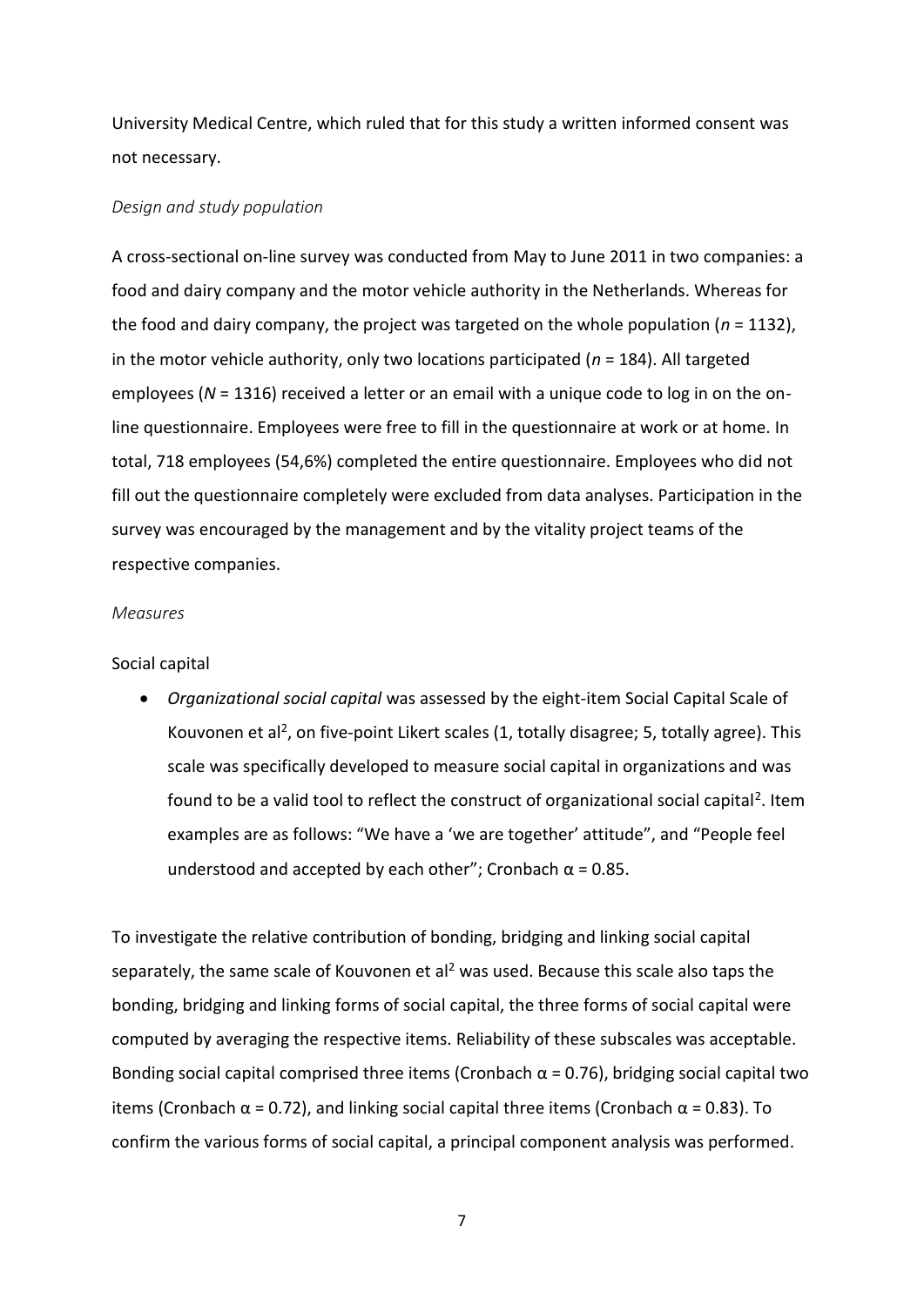As can be seen in Table 1, the various forms of social capital were well presented by the Social Capital Scale of Kouvonen et al<sup>2</sup>.

In the analyses, either the total amount of perceived social capital or the subscales were used.

| <b>Table 1.</b> Principal Component Analyses of the Social Capital Scale. |                |                |                 |  |
|---------------------------------------------------------------------------|----------------|----------------|-----------------|--|
|                                                                           | Linking        | <b>Bonding</b> | <b>Bridging</b> |  |
|                                                                           | social capital | social capital | social capital  |  |
| Our supervisor treats us with kindness and                                | 0.865          | 0.147          | 0.082           |  |
| consideration                                                             |                |                |                 |  |
| Our supervisor shows concern for our rights as an                         | 0.815          | 0.216          | 0.127           |  |
| employee                                                                  |                |                |                 |  |
| We can trust our supervisor                                               | 0.808          | 0.220          | 0.226           |  |
| We have a "we are together" attitude                                      | 0.212          | 0.789          | 0.217           |  |
| People keep each other informed about work-related                        | 0.264          | 0.769          | 0.132           |  |
| issues in the work unit                                                   |                |                |                 |  |
| People feel understood and accepted by each other                         | 0.119          | 0.740          | 0.331           |  |
| People in the work unit cooperate in order to help                        | 0.176          | 0.203          | 0.847           |  |
| develop and apply new ideas                                               |                |                |                 |  |
| Members of the work unit build on each other's ideas in                   | 0.147          | 0.307          | 0.802           |  |
| order to achieve the best possible outcome                                |                |                |                 |  |
| Values given in bold indicate the highest factor loadings                 |                |                |                 |  |

# **Table 1.** Principal Component Analyses of the Social Capital Scale.

Employee's health was measured by the following:

- *Perceived health,* indicated by a self-rating health question on a five-point Likert scale: "How would you estimate your current state of health?". Response traits were 1, poor; 2, rather poor; 3, good; 4, very good; and 5, excellent.
- *Emotional exhaustion,* measured with a subscale of the Utrecht Burnout Scale<sup>34</sup>. This five-item scale was assessed on seven-point Likert scales (0, never; 6, always). An item example is as follows: "I feel mentally exhausted by my work"; Cronbach  $\alpha$  = 0.90.

Employees' performance was measured by the following: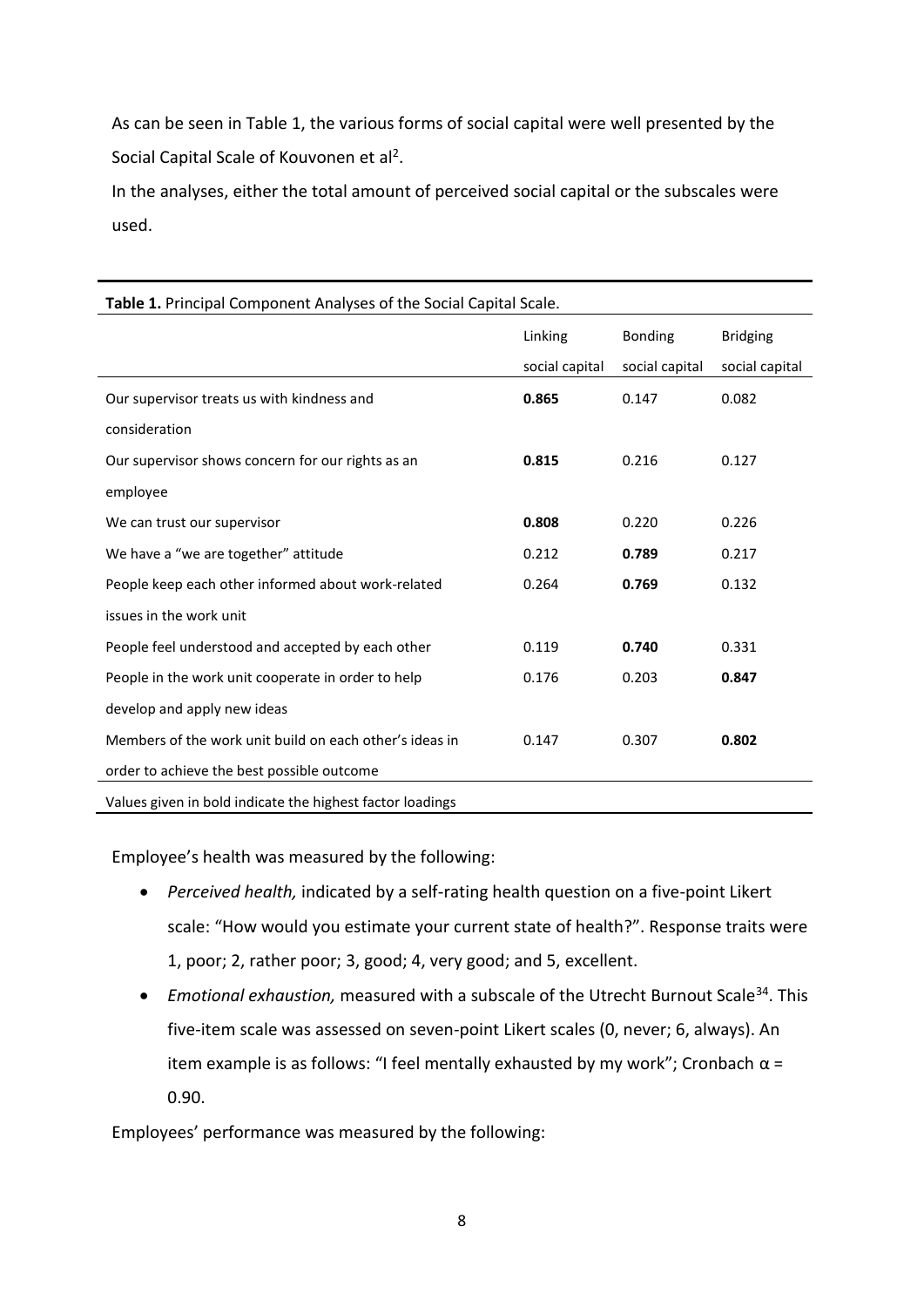- *Absenteeism,* with one question on self-reported sickness absenteeism over the last 12 months: "In the last 12 months, have you been absent from work due to sickness?" (0, no; 1, yes).
- Presenteeism, defined as being at work while sick<sup>26</sup>, assessed with three items on five-point Likert scales (1, almost never, at most once in a month; 5, almost always, every day). Item examples are as follows: "How many times was your work hampered by health complaints", and "How often are you at work, while you actually feel sick"; Cronbach  $\alpha$  = 0.79.
- *Perceived effective personal functioning,* assessed by using three items of the Health Performance Questionnaire<sup>35</sup>, on five-point Likert scales (1, almost never, at most once in a month; 5, almost always, nearly every day). Example items are as follows: "How often did you find yourself not working as carefully as you should", and "How often was the quality of your work lower than it should have been"; Cronbach  $\alpha$  = 0.79. To simplify the interpretation, this scale is transformed, so that a higher score represents a more often effective functioning of the employee.

Covariates were measured in the same questionnaire and consisted of the following variables: age (5-year groups), sex (women or men), educational level (low, medium and high), shift work (two, three of five shifts), and kind of work (more physical work than brainwork, both physical and brainwork, and more brainwork than physical work). For the analyses, shift work and kind of work were dichotomized (shift work: 0, no shift work; 1, shiftwork; and kind of work: 0, mainly physical work; 1, both physical work and brainwork or mainly brainwork).

### *Statistical analyses*

To investigate the associations between organizational social capital, perceived health and emotional exhaustion, absenteeism, presenteeism and effective personal functioning, a series of regression analysis were estimated in the tradition of Baron and Kenny<sup>36</sup>. First, employees' perceived health, emotional exhaustion, absenteeism, presenteeism and effective personal functioning were regressed onto organizational social capital (model 1). Then, in model 2, absenteeism, presenteeism, and effective personal functioning were regressed onto organizational social capital, perceived health and emotional exhaustion.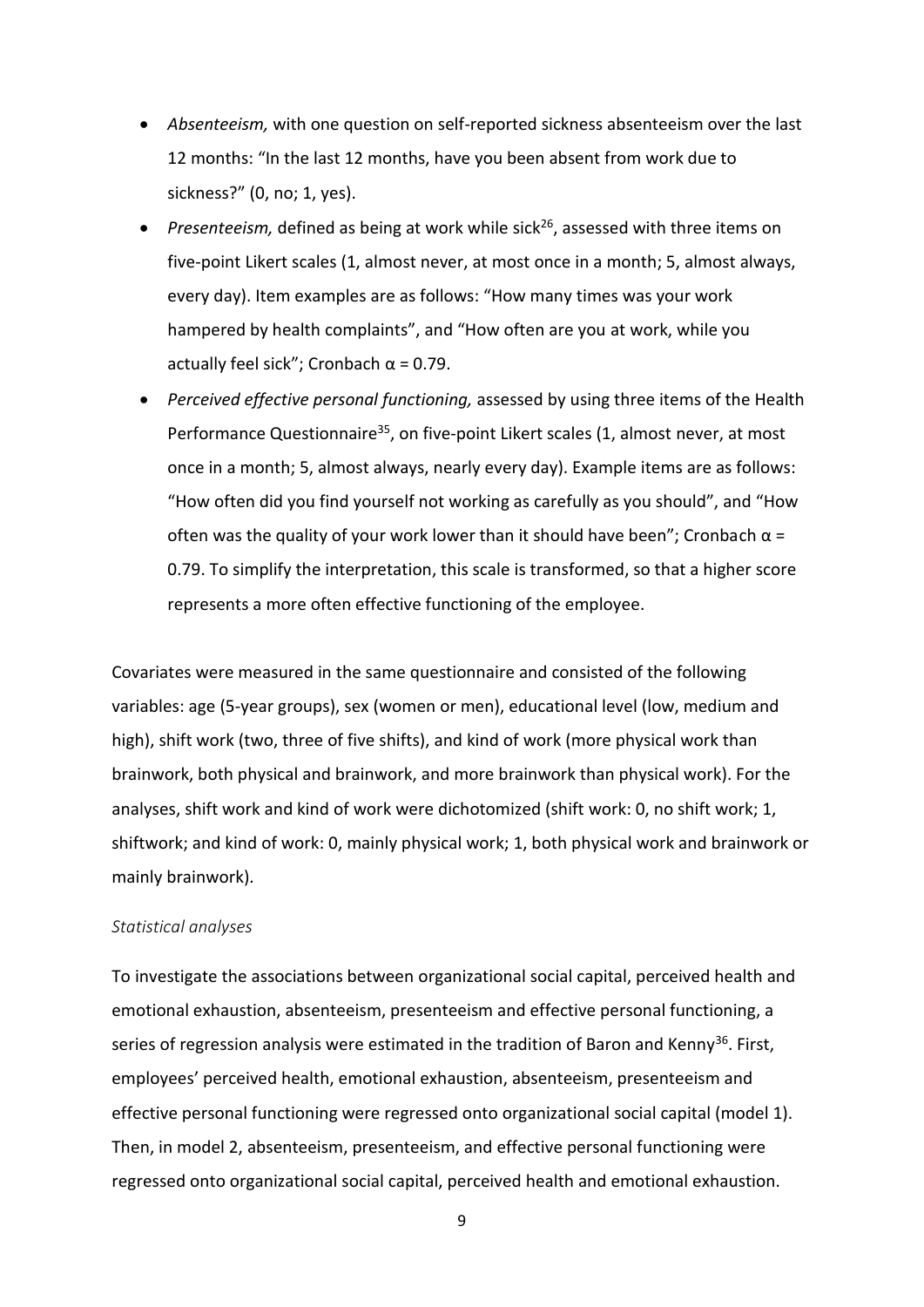This was done to investigate whether health mediates the association between organizational social capital and employees' performance.

In addition, the relative contribution of the three specific forms of organizational social capital were investigated separately. Instead of organizational social capital in total, the various forms of organizational social capital were entered into the regression models (see Fig. 1).

All analyses were adjusted for the covariates age, sex, educational level, shift work, and kind of work.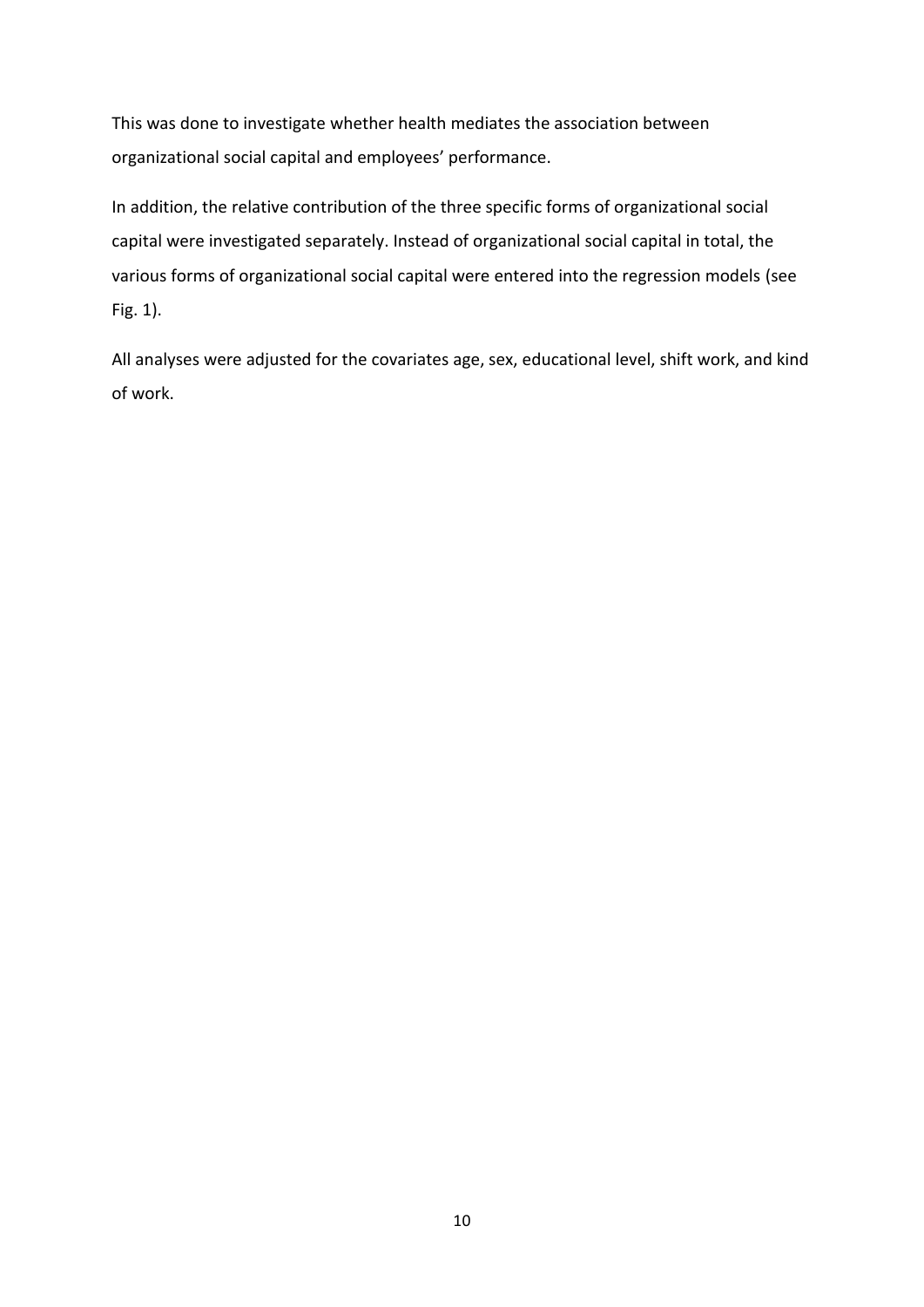## Results

## *Descriptive statistics*

Table 2 presents the participants' characteristics. Most of the participants were aged 36 to 55 years, 6.8% of this sample was younger than 25, and 12.5% was older than 56 years. Men represented 76.6% of the sample. Educational level varied from "low", indicating primary school or lower vocational education (25.1%), to "medium", indicating higher secondary education and vocational education (34.5%), to "high", indicating higher vocational and academic education (40.4%).

| Variables                | Category             | %    |
|--------------------------|----------------------|------|
| Age, y                   | $16 - 25$            | 6.8  |
|                          | 26-35                | 18.3 |
|                          | 36-45                | 29.5 |
|                          | 46-55                | 32.8 |
|                          | > 55                 | 12.5 |
| Sex                      | Men                  | 76.6 |
|                          | Women                | 23.4 |
| <b>Educational level</b> | Low                  | 25.1 |
|                          | Medium               | 34.5 |
|                          | High                 | 40.4 |
| Shiftwork                | Shiftwork            | 25.9 |
|                          | No shiftwork         | 74.1 |
| Kind of work             | Mainly physical work | 30.1 |
|                          | Mainly brainwork     | 69.9 |

**Table 2.** Participant Characteristics (*n* = 718).

Table 3 presents the means and standard deviations of the variables used in this study. Also, the correlation coefficients between these variables are presented.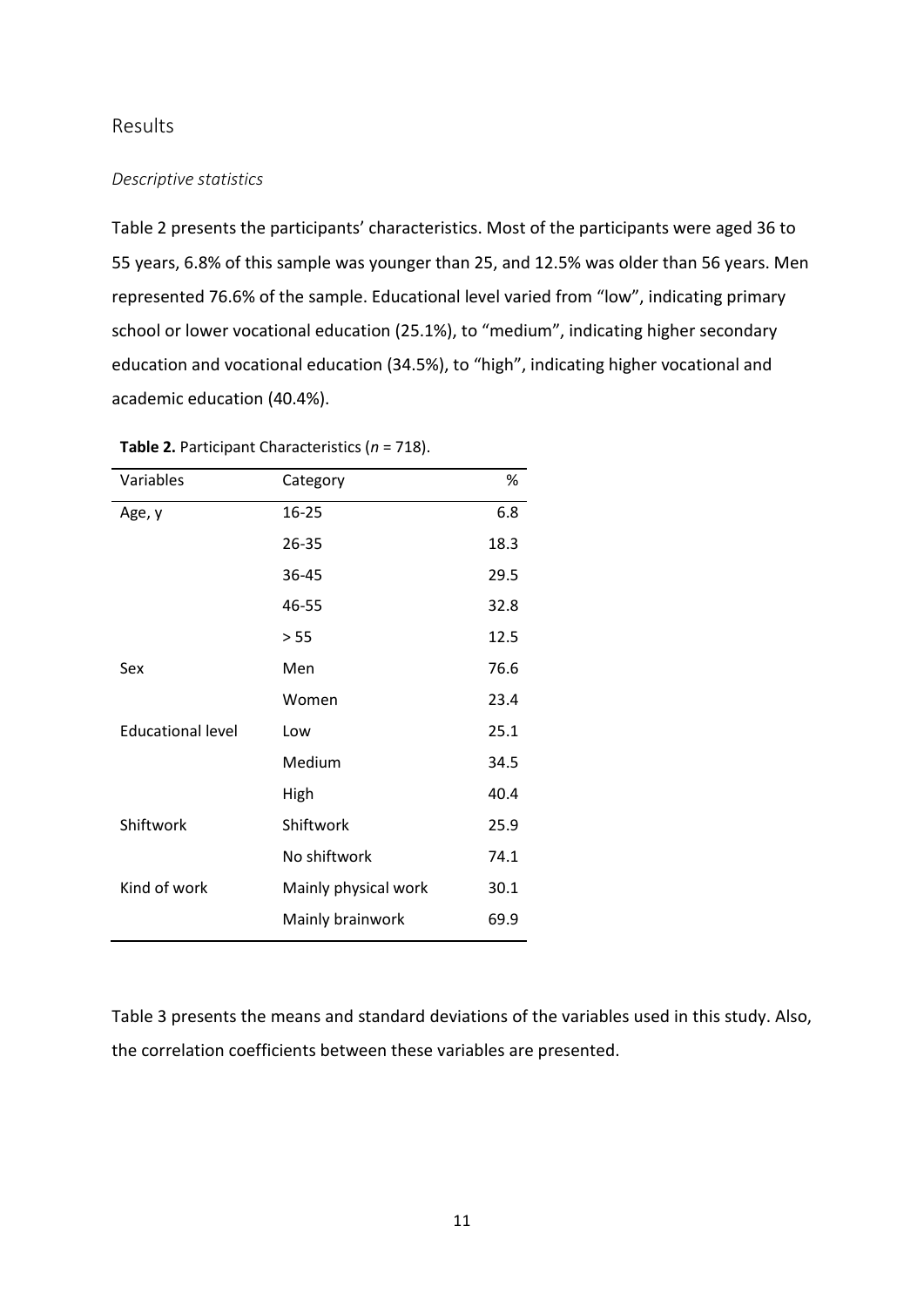|                                                                           | Mean | SD   | $\mathbf{1}$ | $\overline{2}$ | 3            | 4       | 5            | 6            | $\overline{7}$ | 8       | 9            | 10           | 11           | 12      | 13           | 14 |
|---------------------------------------------------------------------------|------|------|--------------|----------------|--------------|---------|--------------|--------------|----------------|---------|--------------|--------------|--------------|---------|--------------|----|
| 1.Sex (1, women; 2, men)                                                  | 1.77 | 0.42 | $\mathbf{1}$ |                |              |         |              |              |                |         |              |              |              |         |              |    |
| 2.Age $(1, < 25$ y; $10, > 60$ y)                                         | 6.01 | 2.12 | $+.23*$      | $\mathbf{1}$   |              |         |              |              |                |         |              |              |              |         |              |    |
| 3. Educational level (1, low; 3, high)                                    | 3.14 | 0.82 | $-.27*$      | $-.35*$        | $\mathbf{1}$ |         |              |              |                |         |              |              |              |         |              |    |
| 4. Shiftwork (0, no shiftwork; 1, shift work)                             | 0.26 | 0.44 | $+.29*$      | $+.07$         | $-.44*$      | 1       |              |              |                |         |              |              |              |         |              |    |
| 5. Kind of work (0, brainwork; 1 physical work)                           | 0.30 | 0.46 | $+.24*$      | $+.07$         | $-.46*$      | $+.49*$ | $\mathbf{1}$ |              |                |         |              |              |              |         |              |    |
| 6. Organizational social capital, total score (1,<br>low; 5, high)        | 3.70 | 0.55 | $-.05$       | $-.01$         | $+.08*$      | $-.15*$ | $-.04$       | $\mathbf{1}$ |                |         |              |              |              |         |              |    |
| 7. Bonding social capital (1, low; 5, high)                               | 3.46 | 0.69 | $-.05$       | $-.01$         | $+.01$       | $-.09*$ | $-.01$       | $+.86*$      | $\mathbf{1}$   |         |              |              |              |         |              |    |
| 8. Bridging social capital (1, low; 5, high)                              | 3.64 | 0.67 | $-.06$       | $-.02$         | $-.11*$      | $-.18*$ | $-.07$       | $+.75*$      | $+.57*$        | 1       |              |              |              |         |              |    |
| 9. Linking social capital (1, low; 5, high)                               | 3.99 | 0.68 | $-.02$       | $-.01$         | $+.09*$      | $-.11*$ | $-.03$       | $+.81*$      | $+.49*$        | $+.40*$ | $\mathbf{1}$ |              |              |         |              |    |
| 10. Perceived health (1, poor; 5 excellent)                               | 3.31 | 0.78 | $-.02$       | $-.08*$        | $+.08*$      | $-.04$  | $-.05$       | $+.20*$      | $+.19*$        | $+.15*$ | $+.14*$      | $\mathbf{1}$ |              |         |              |    |
| 11. Emotional exhaustion (0, never; 6 always)                             | 1.19 | 1.06 | $+.05$       | $-.01$         | $+.02$       | $-.07$  | $-.07$       | $+.33*$      | $-.33*$        | $-.22*$ | $-.23*$      | $-.38*$      | $\mathbf{1}$ |         |              |    |
| 12.Absenteeism (0, no; 1, yes)                                            | 0.45 | 0.50 | $-.03$       | $+.05$         | $-.03$       | $+.04$  | $+.07$       | $-.03$       | $-.06$         | $+.00$  | $-.02$       | $-.15*$      | $+.11*$      | 1       |              |    |
| 13. Presenteeism (1, never; 5, always)                                    | 1.33 | 0.61 | $-.01$       | $+.04$         | $-.07*$      | $+.03$  | $+.05$       | $+.26*$      | $-.24*$        | $-.16*$ | $-.20*$      | $-.42*$      | $+.52*$      | $-.22*$ | $\mathbf{1}$ |    |
| 14. Effective personal functioning (1, almost<br>never; 5, almost always) | 4.15 | 0.78 | $+.09*$      | $+.05$         | $-.20*$      | $+.20*$ | $+.22*$      | $+.17*$      | $+.18*$        | $+.12*$ | $+.10*$      | $+.21*$      | $-.42*$      | $+.04$  | $-.33$       | 1  |

**Table 3.** Means, Standard Deviations and Correlations Among the Variables Used in This Study.

\**P* < 0.05 (two-tailed)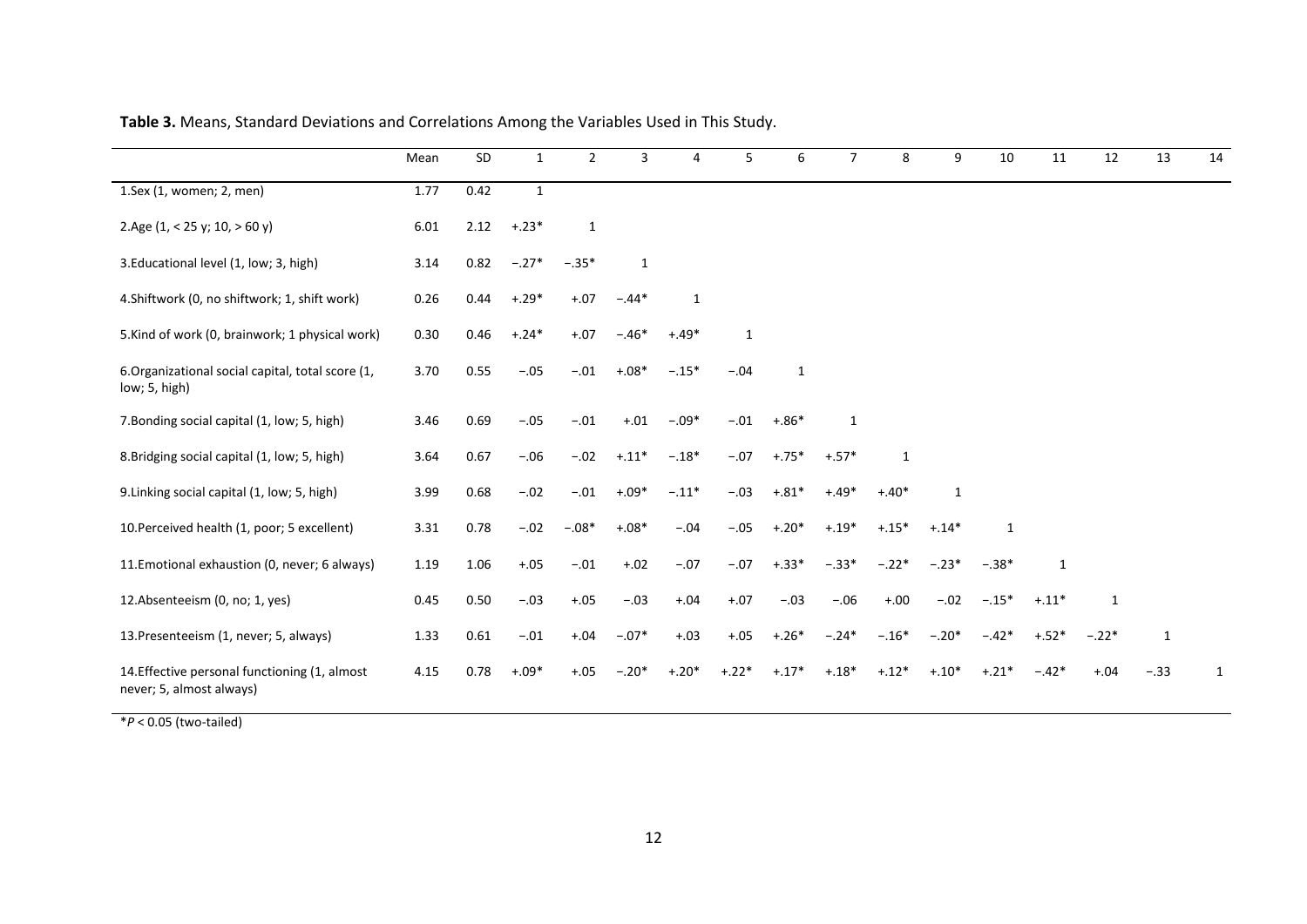Bonding, bridging and linking social capital were significantly correlated, but the scales were sufficiently differentiated to preclude multicollinearity. The correlation coefficient between bonding and bridging social capital was 0.57, between bonding and linking 0.49 and between bridging and linking social capital 0.40.

As can be seen in Table 3, the covariates sex (*r* = −0.05), age (*r* = −0.01), and kind of work (*r* = −0.04) were not significantly correlated with organizational social capital. Nevertheless, a significant correlation between organizational social capital and educational level (*r* = 0.08; *P* < 0.05), and between organizational social capital and shiftwork (r = −0.15; *P* < 0.05) was found.

Organizational social capital was significantly correlated with perceived health (*r* = 0.20; ; *P* < 0.05), emotional exhaustion (*r* = −0.33; *P* < 0.05), presenteeism (*r* = −0.26; *P* < 0.05), and effective personal functioning (*r* = 0.17; *P* < 0.05). There was no significant correlation between organizational social capital and self-reported absenteeism.

### *Regression models*

Table 4 presents the results of the regression analyses. Model 1 presents the regression of organizational social capital on employees' health and employees' performance. Organizational social capital was positively associated with perceived health (*β* = 0.20; *P* < 0.001) and negatively associated with emotional exhaustion (*β* = −0.34; *P* < 0.001). This indicates that the higher organizational social capital, the better employees perceive their health. Also, organizational social capital was negatively associated with presenteeism (β = −0.26; *P* < 0.001) and positively associated with effective personal functioning (*β* = 0.20; *P* < 0.001). This indicates that employees who perceive a high degree of organizational social capital were able to work more optimally, without the work being hampered by health complaints or being less often at work while sick.

When perceived health and emotional exhaustion were included in the regression model (model 2), a substantial reduction in the strength of the association between organizational social capital and presenteeism was found (from *β* = −0.26, *P* < 0.001; to *β* = −0.07, *P* < 0.05), and the association between perceived organizational social capital and effective personal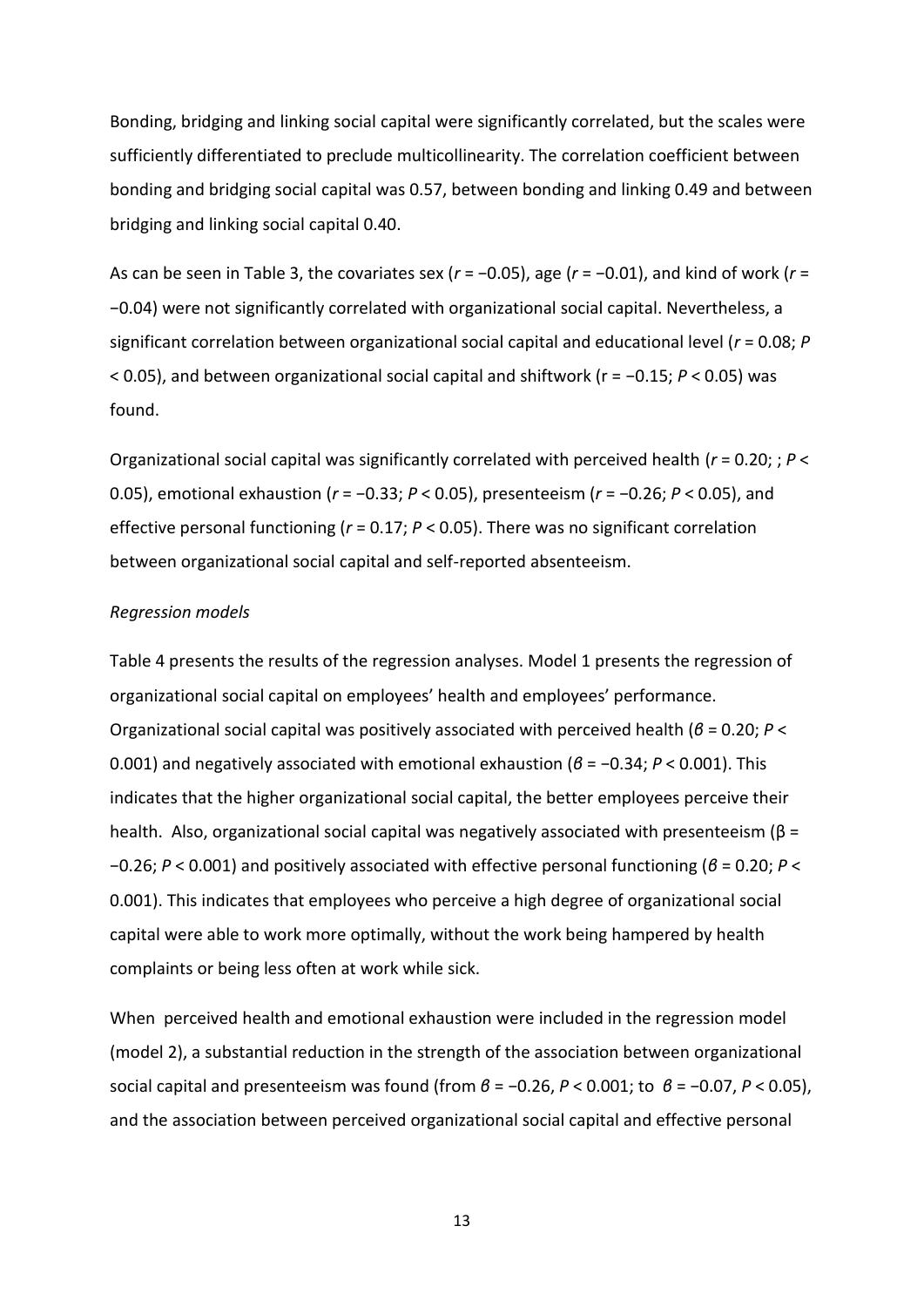functioning was not significant anymore (from *β* = 0.20, *P* < 0.001; to *β* = 0.06, not significant).

In this model 2, perceived health was negatively associated with absenteeism (*β* = −0.12; *P* < 0.01) and presenteeism (*β* = −0.25; *P* < 0.001) and positively associated with effective personal functioning (*β* = 0.08; *P* < 0.05). Emotional exhaustion was positively associated with absenteeism (*β* = 0.09; *P* < 0.05) and presenteeism (*β* = 0.42, *P* < 0.001) and negatively associated with effective personal functioning (*β* = −0.36; *P* < 0.001).

This means that the association between organizational social capital and presenteeism was largely mediated by perceived health and emotional exhaustion. The association between perceived social capital and effective personal functioning was almost fully mediated by perceived health and emotional exhaustion. The association between perceived social capital and employees' functioning, thus, proceeds largely indirectly through health.

|                                  | Perceived<br>health | <b>Emotional</b><br>exhaustion |          | Absenteeism | Presenteeism |          | <b>Effective personal</b><br>functioning |          |  |
|----------------------------------|---------------------|--------------------------------|----------|-------------|--------------|----------|------------------------------------------|----------|--|
| <b>Factors</b>                   | Model 1             | Model 1                        | Model 1  | Model 2     | Model 1      | Model 2  | Model 1                                  | Model 2  |  |
| Sex                              | $+0.02$             | $+0.08$                        | $-0.06$  | $-0.07$     | $-0.04$      | $-0.07*$ | $+0.01$                                  | $+0.04$  |  |
| Age                              | $-0.06$             | $-0.02$                        | $+0.06$  | $+0.05$     | $+0.02$      | $+0.02$  | $-0.01$                                  | $-0.01$  |  |
| <b>Educational level</b>         | $+0.05$             | $-0.01$                        | $+0.02$  | $+0.02$     | $-0.06$      | $-0.04$  | $-0.11*$                                 | $-0.12*$ |  |
| Shiftwork                        | $+0.02$             | $-0.12*$                       | $+0.02$  | $+0.04$     | $-0.05$      | $+0.01$  | $+0.12*$                                 | $+0.08$  |  |
| Kind of work                     | $-0.03$             | $-0.05$                        | $+0.08$  | $+0.08$     | $+0.05$      | $+0.06$  | $+0.11*$                                 | $+0.10*$ |  |
| Organizational social<br>capital | $+0.20*$            | $-0.34*$                       | $-0.03$  | $+0.02$     | $-0.26*$     | $-0.07*$ | $+0.20*$                                 | $+0.06$  |  |
| Perceived health                 |                     |                                |          | $-0.12*$    |              | $-0.25*$ |                                          | $+0.08*$ |  |
| <b>Emotional exhaustion</b>      |                     |                                |          | $+0.09*$    |              | $+0.42*$ |                                          | $-0.36*$ |  |
| Bonding social capital           | $+0.14*$            | $-0.26*$                       | $-0.10*$ | $-0.06$     | $-0.20*$     | $-0.05$  | $+0.13*$                                 | $+0.03$  |  |
| Bridging social capital          | $+0.05$             | $-0.06$                        | $+0.06$  | $+0.07$     | $-0.02$      | $+0.02$  | $+0.08$                                  | $+0.06$  |  |
| Linking social capital           | $+0.05$             | $-0.09*$                       | $+0.01$  | $+0.03$     | $-0.10*$     | $-0.05$  | $+0.03$                                  | $-0.01$  |  |

| TABLE 4. Regression Analyses Regarding Perceived Organizational Social Capital, Perceived Health, |
|---------------------------------------------------------------------------------------------------|
| Emotional Exhaustion, Absenteeism, Presenteeism, and Effective Personal Functioning <sup>a</sup>  |

\**P* < 0.05 (two-tailed)

<sup>a</sup> Model 1 represents the regression of organizational social capital on perceived health, emotional exhaustion, absenteeism, presenteeism and effective personal functioning. Model 2 represents the regression of organizational social capital, perceived health and emotional exhaustion on absenteeism, presenteeism and effective personal functioning. For all regression analyses first the regression of organizational social capital in total was made. Then, the regression of the various forms of social capital was made.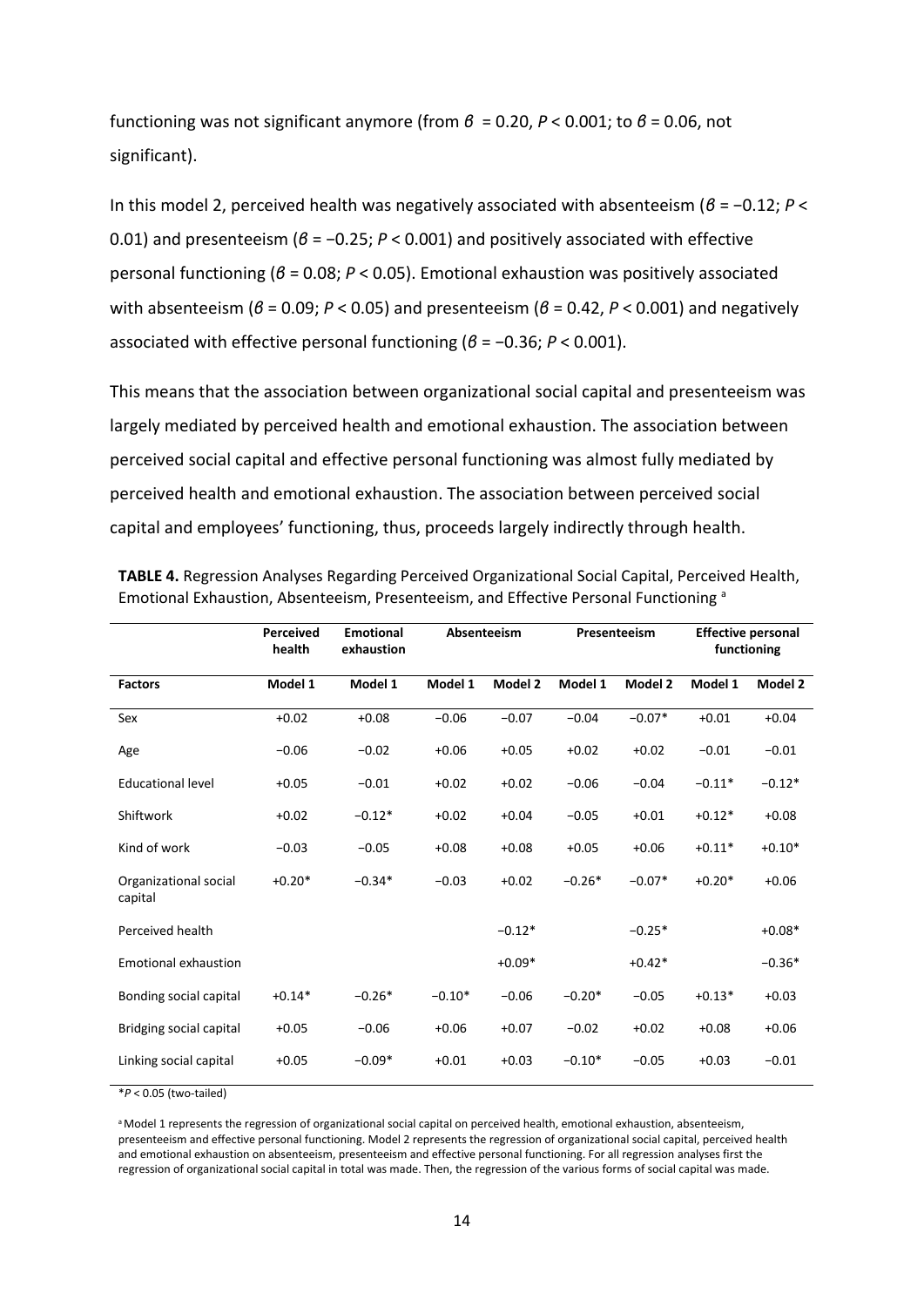The distinction between bonding, bridging and linking social capital is presented in Table 4, and in Fig. 1 as well. The regression analyses revealed that especially bonding social capital accounts for the significant positive association between organizational social capital and health (*β* = 0.14; P < 0.01) and for the negative association between organizational social capital and emotional exhaustion (*β* = −0.26, *P* < 0.001) (model 1). Linking social capital, albeit less strongly, was negatively associated with emotional exhaustion as well (*β* = −0.09; *P* < 0.05). Bridging social capital was not independently associated with health, emotional exhaustion, absenteeism, presenteeism, and effective personal functioning.

Bonding social capital was negatively associated with absenteeism (*β* = −0.10; *P* < 0.05) and presenteeism (*β* = −0.20; *P* < 0.001) and positively associated with effective personal functioning (*β* = 0.13; *P* < 0.01). Linking social capital was negatively associated with presenteeism (*β* = −0.10; *P* < 0.05). Nevertheless, when perceived health and emotional exhaustion were included into the regression model, these associations were not significant anymore. This indicates that also when the specific forms of organizational social capital are regarded, the association between social capital and employees' performance proceeds indirectly through health.



*Figure 1.* The associations between bonding, bridging and linking social capital, perceived health, emotional exhaustion, absenteeism, presenteeism and effective personal functioning. All regression analyses were adjusted for age, sex, educational level, shiftwork, and kind of work.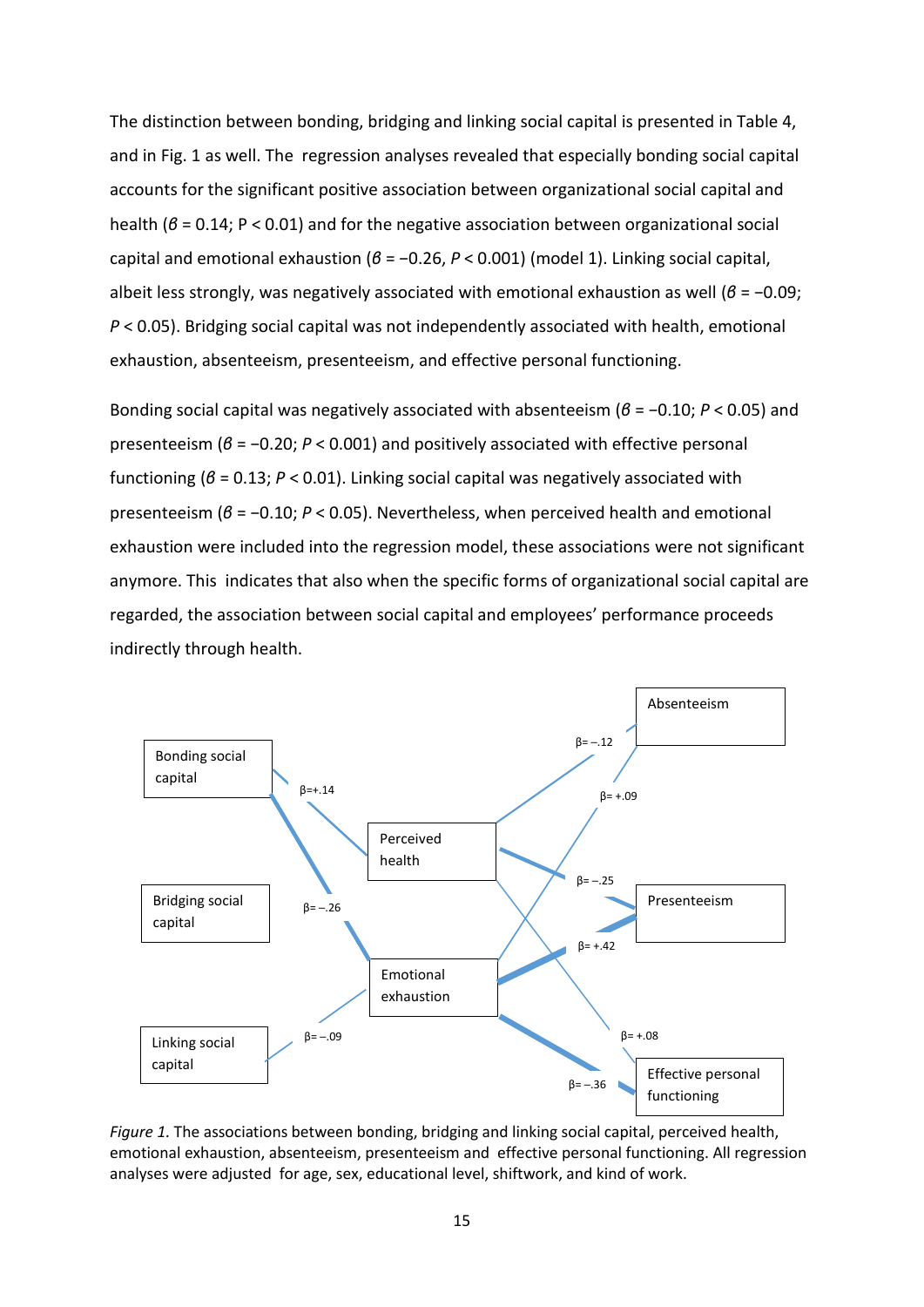## **Discussion**

In this study, organizational social capital was found to be significantly related to employees' perceived health, emotional exhaustion, presenteeism and effective personal functioning, indicating social capital to be beneficial from both a health and a business perspective. The regression analyses revealed that the health indicators, to a large extent, mediated the association *between* organizational social capital *and* presenteeism and effective personal functioning. This indicates an indirect association between organizational social capital and employees' performance, through health. Most likely, social capital is associated with better health, which, in turn, contributes to better functioning. Because organizational social capital may be understood as an organizational-bound construct<sup>14,33</sup>, this study support the idea that organizational development can contribute to the promotion of health and, with that, may increase productivity.

In this study, the *perceived* organizational social capital was measured, and found to be associated with health. In the literature, a collective measure on social capital such as workunit social capital, is presumed to be associated with health as well<sup>37</sup>. Therefore, multilevel analyses are preferred to unravel the beneficial effects of perceived social capital versus collective work unit social capital $37-39$ . In this study, it was not possible to investigate workunit social capital, because the study was conducted in only two companies, with a limited amount of departments. Further research on both perceived and work unit social capital is needed to obtain a more comprehensive grasp on both resources.

From the various specific forms of social capital, *bonding* organizational social capital was found to be most strongly associated with perceived health and emotional exhaustion. This finding corresponds to other empirical studies in which horizontal social capital was found to be associated with health<sup>15,40</sup>. As bonding social capital focuses on the extent of high quality relations among colleagues on an equal level  $40,41$ , this study supports the idea that the socalled "social dimension" of health among employees should not be neglected in healthpromoting activities<sup>42</sup>.

Although (bonding) social capital may, to some extent, overlap with social support<sup>10</sup>, these constructs are not interchangeable. Social capital, inherently, is about mutual trust in relations and requires active collaboration of every individual<sup>3</sup>, while social support does not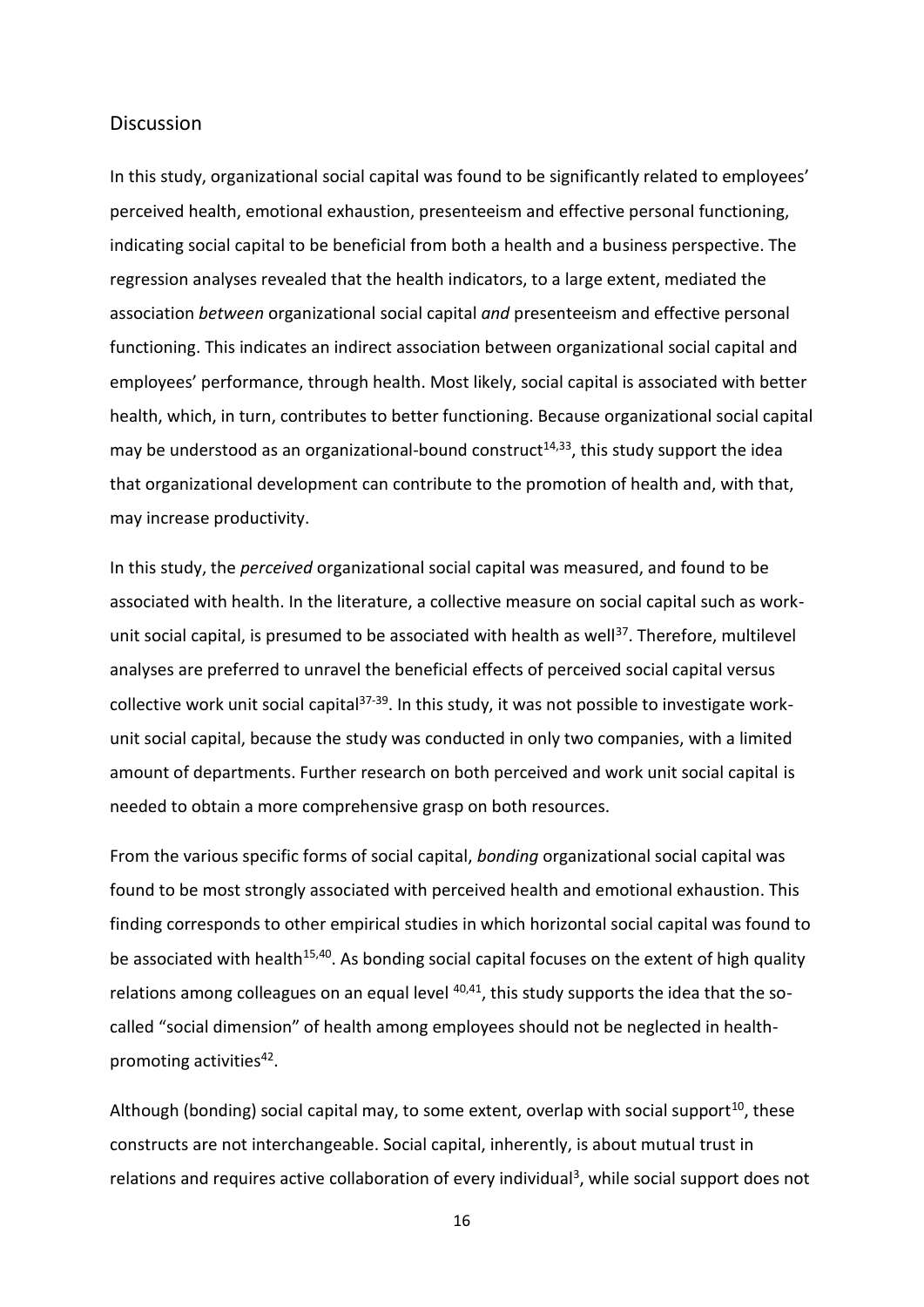necessarily reflect this reciprocity. Also, recent notions address differences in underlying health-influencing mechanisms of both constructs. In the literature, several alternative pathways through which social capital may affect health, beyond social support, have been described<sup>43</sup> as follows: (1) social capital may contribute to a sense of purpose and belonging that enhances health outcomes; (2) social capital may give access to instrumental resources for health; and (3) network members may affect each other's health status by influencing health behaviors. In their study, Verhaeghe et al.<sup>43</sup> indeed found an association between network social capital and self-rated health, after adjustment for social support.

## *Practical implications*

By addressing organizational social capital, this study aims to contribute to broaden the scope of understanding health-influencing organizational processes. The results support the idea of organizational social capital to be an important construct to promote health within companies, and to carry meaningful business implications as well. Organizational social capital, however, is not naturally given, but should be constructed through investment strategies by the company. Building social capital cannot be legislated or managed in a directive sense. It requires interventions that encourage natural development, and provide nourishment rather than blueprints<sup>44</sup>. Making connections, enabling trust and fostering cooperation are primary components to promote social capital<sup>20, 21, 31, 44-46</sup>. When it comes to social capital, companies and health promoters may help people to meet face-to-face, to facilitate personal conversations<sup>47,48</sup> and to encourage active participation<sup>49</sup>. Leaders may have a decisive role by paying attention to interpersonal relations<sup>44</sup>. Also, it is argued that social capital is a by-product of an ethical work context, aligned with the "humanizing culture", resulting from both organizational design and ongoing managerial activity<sup>50</sup>. The promotion of organizational social capital should therefore primarily seen as a process of organizational development. This provides the ability to work on both health promotion and organizational development simultaneously.

By addressing the relations between (various forms of) social capital, health and performance in an organizational setting, this study contributes to a better understanding of the meaning of social capital from both a health and business perspective. Some limitations of this study should be mentioned, however. The data are self-reported and common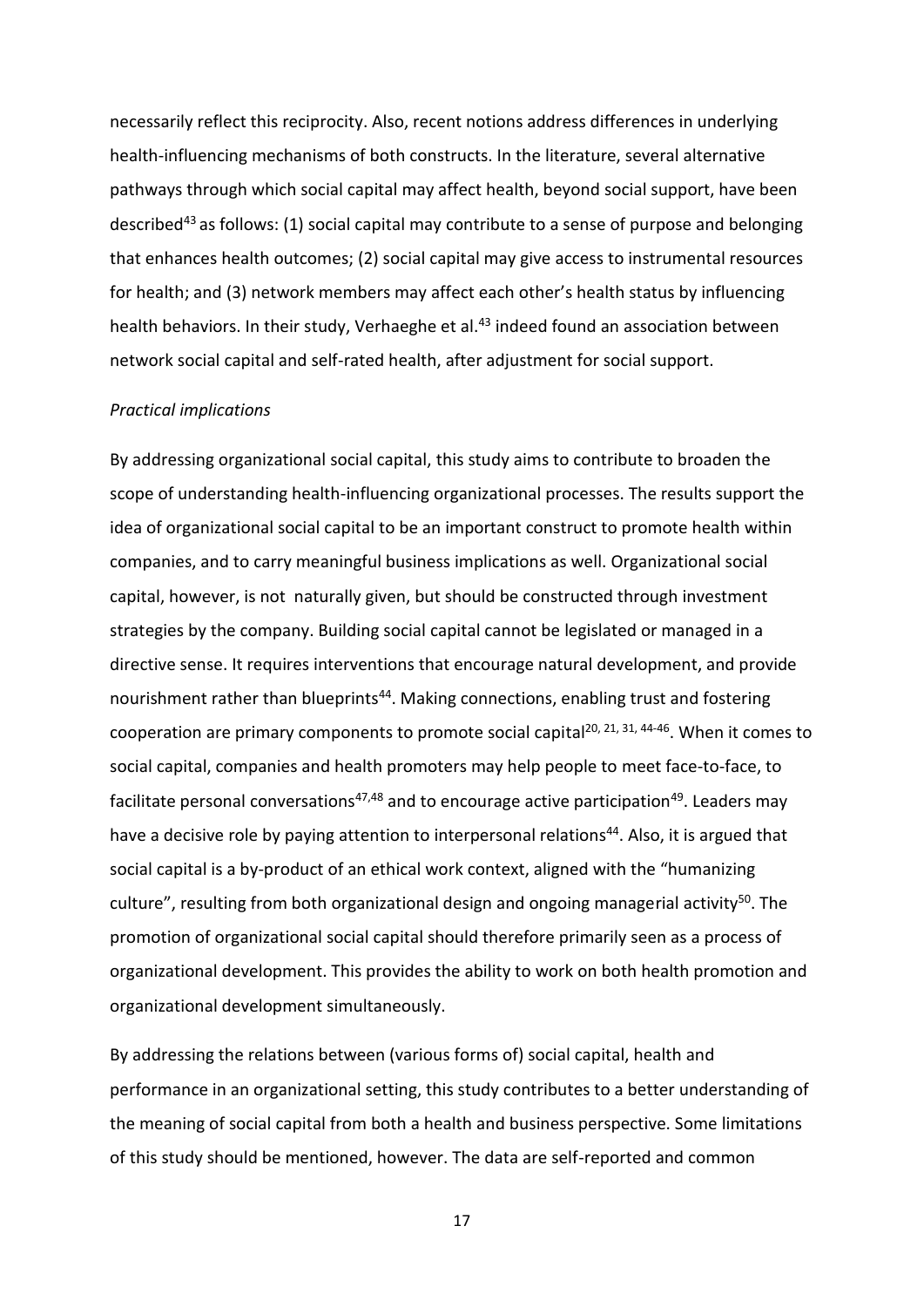method variance may have contaminated the findings. The data were collected crosssectionally. Therefore, a definitive statement about cause and effect relationships between social capital and health is not possible. Moreover, reciprocity between social capital and health is also conceivable<sup>1</sup>. With that, social capital potentially may serve as a resource for creating a positive spiral in organizations through which employees and organizations may flourish. Longitudinal studies are required to investigate this potential more thoroughly. Finally, this study was conducted in only two Dutch companies. Because of the Dutch legislation and cultural traditions, a certain amount of social dialogue in Dutch companies is to be expected. Therefore, generalizability to other companies in other countries is limited. Studies on social capital should ideally be expanded to a variety of companies in different countries and regions.

## Conclusion

This study supports the idea of organizational social capital to be a primary organizational resource for employees' health and to carry meaningful business implications. With this, social capital addresses a parallel interest of management and health promoters. Organizations may obtain parallel profits by extending social dialogue and fostering interaction, participation, social cohesion, trust and cooperation, both between managers and employees and among employees.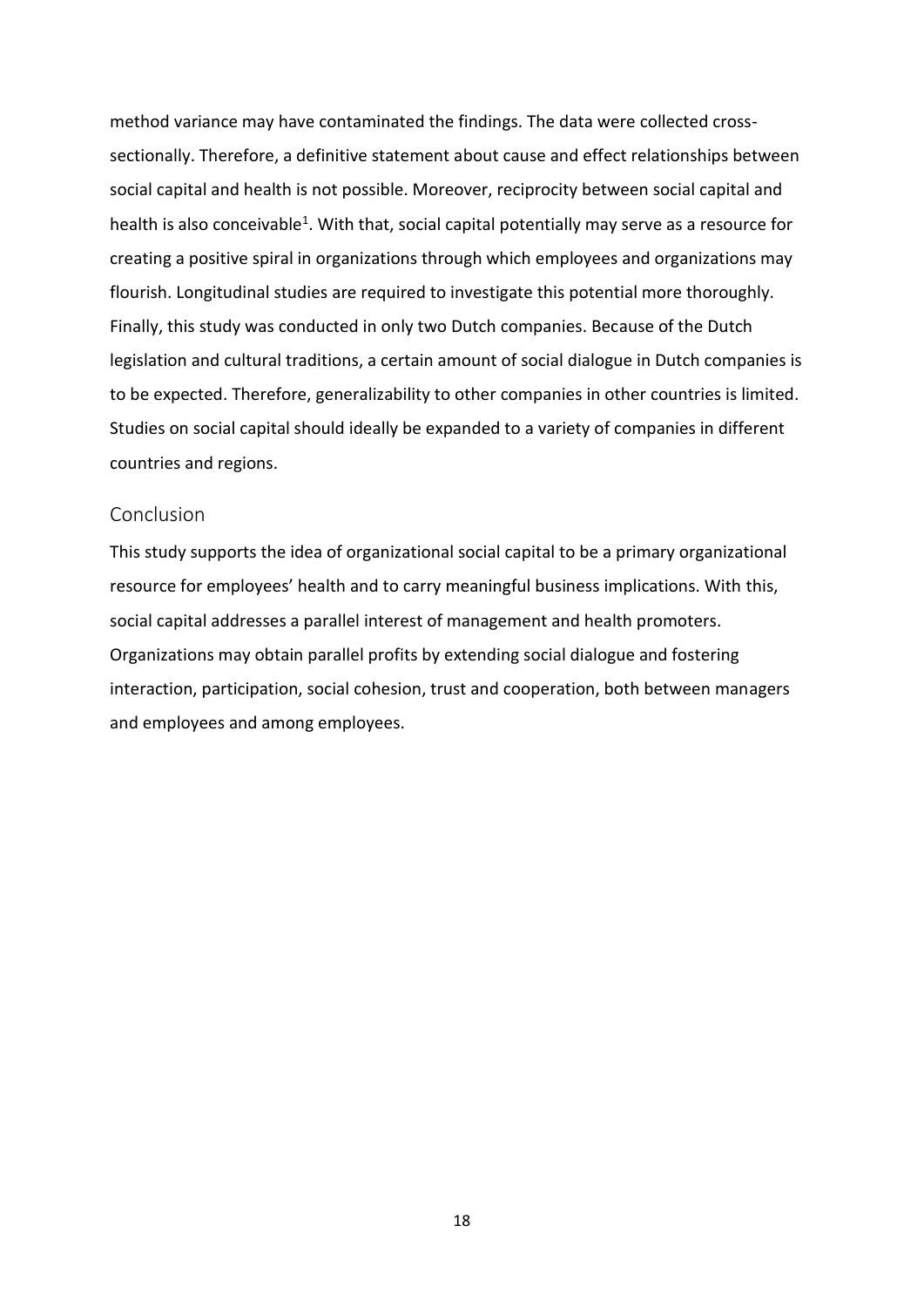## References

1. Organisation for Economic Co-operation and Development. Social capital, human capital and health. What is the evidence? Paris, France: Organisation for Economic Co-operation and Development; 2010.

2. Kouvonen, A, Kivimäki, M, Vahtera, J, et al. Psychometric evaluation of a short measure of social capital at work. *BMC Public Health.* 2006;6:251.

3. Oksanen, T, Kouvonen, A, Kivimäki, M, et al. Social capital at work as a predictor of employee health: Multilevel evidence from work units in Finland. *Social Science and Medicine.* 2008;66:637- 649.

4. Liukkonen, V, Virtanen, P, Kivimäki, M, Pentti, J, Vahtera, J. Social capital in working life and the health of employees. *Social Science and Medicine.* 2004;59:2447-2458.

5. Poortinga, W. Social relations or social capital? Individual and community health effects of bonding social capital. *Social Science and Medicine.* 2006;63:255-270.

6. Coleman, JS. Social capital in the creation of human capital. *The American Journal of Sociology.*  1988;94, supplement:95-120.

7. Putnam, R. Bowling alone: America's declining social capital. *Journal of Democracy.* 1995;6:65-78.

8. McKenzie, K, Whitley, R, Weich, S. Social capital and mental health. *British Journal of Psychiatry.*  2002;181:280-283.

9. Ziersch, AM, Baum, FE, MacDougall, C, Putland, C. Neighbourhood life and social capital: the implications for health. *Social Science and Medicine.* 2005;60:71-86.

10. Kawachi, I, Kim, D, Coutts, A, Subramanian, SV. Commentary: reconciling the three accounts of social capital. *Int J Epidemiol.* 2004;33:682-690.

11. Blakely, T, Ivory, V. Commentary: bonding, bridging, and linking - but still not much going on. *Int J Epidemiol.* 2006;35:614-615.

12. Harpham, T, Grant, E, Thomas, E. Measuring social capital within health surveys: key issues. *Health Policy Plan.* 2002;17:106-111.

13. Oksanen, T, Kouvonen, A, Vahtera, J, Virtanen, M, Kivimäki, M. Prospective study of workplace social capital and depression: are vertical and horizontal components equally important? *J Epidemiol Community Health.* 2010;64:684-689.

14. Szreter, S, Woolcock, M. Health by association? Social capital, social theory, and the political economy of public health. *Int J Epidemiol.* 2004;33:650-667.

15. Jung, J, Ernstmann, N, Nitzsche, A, et al. Exploring the association between social capital and depressive symptoms: results of a survey in German information and communication technology companies. *J Occup Environ Med.* 2012;54:23-30.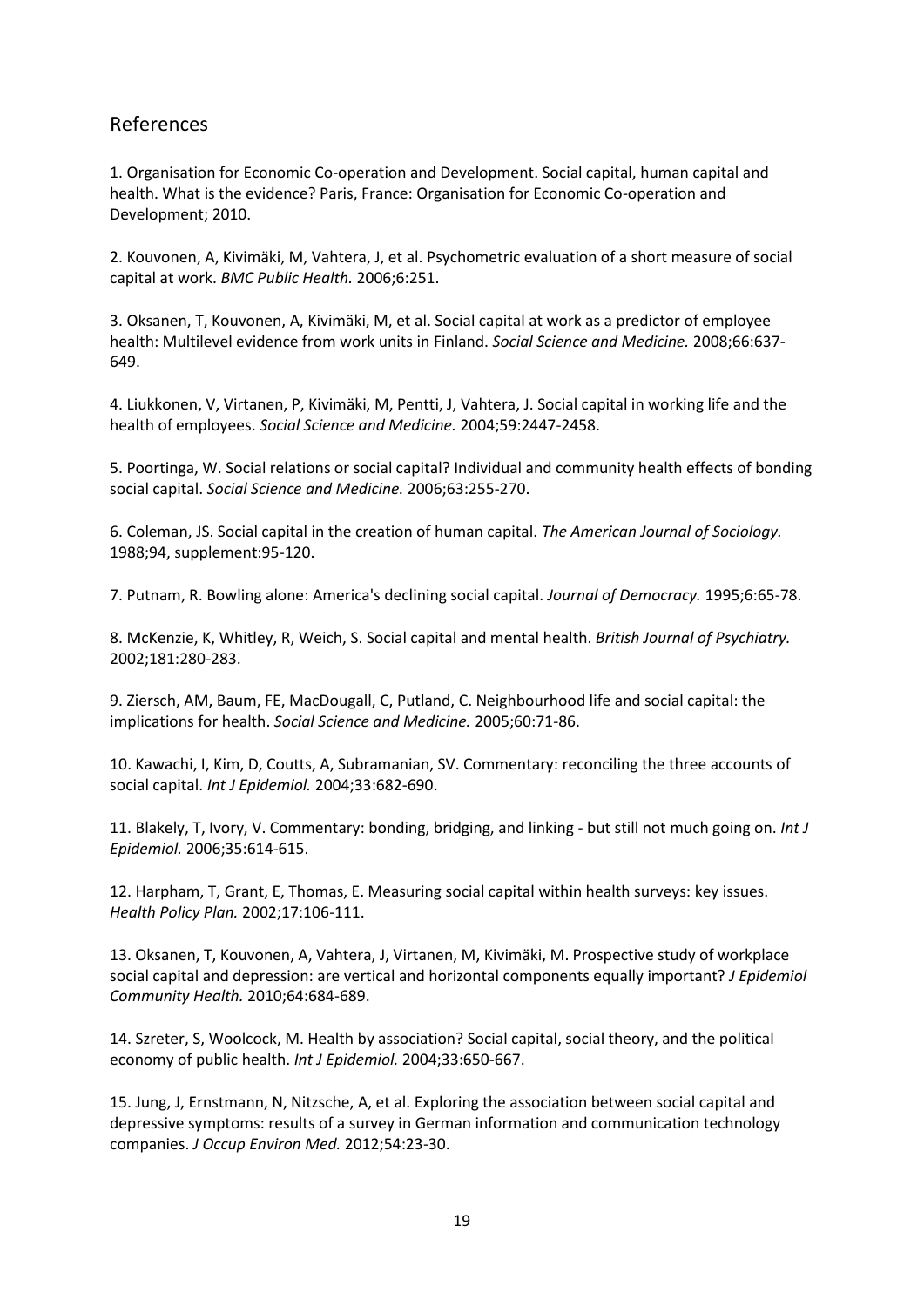16. Chisholm, AM, Nielsen, K. Social capital and the resource-based view of the firm. *Int Stud of Management and Organization.* 2009;39:7-32.

17. Hasle, P, Møller, N. From conflict to shared development: Social capital in a tayloristic environment. *Econ Ind Democracy.* 2007;28:401-429.

18. Väänänen, A, Kouvonen, A, Kivimäki, M, et al. Workplace social capital and co-occurrence of lifestyle risk factors: The finnish public sector study. *Occup Environ Med.* 2009;66:432-437.

19. Sapp, AL, Kawachi, I, Sorensen, G, Lamontagne, AD, Subramanian, SV. Does workplace social capital buffer the effects of job stress? A cross-sectional, multilevel analysis of cigarette smoking among U.S. manufacturing workers. *J Occup Environ Med.* 2010;52:740-750.

20. Lin, CP. Understanding negative impacts of perceived cognitive load on job learning effectiveness: A social capital solution. *Hum Factors.* 2010;52:627-642.

21. Gächter, M, Savage, DA, Torgler, B. The relationship between stress, strain and social capital. *Policing.* 2011;34:515-540.

22. Jung, J, Nitzsche, A, Ernstmann, N, et al. The relationship between perceived social capital and the health promotion willingness of companies: a systematic telephone survey with chief executive officers in the information and communication technology sector. *J Occup Environ Med.* 011;53:318- 323.

23. Loeppke, R, Taitel, M, Richling, D, et al. Health and productivity as a business strategy. *J Occup Environ Med.* 2007;49:712-721.

24. Johansson, G, Lundberg, I. Adjustment latitude and attendance requirements as determinants of sickness absence or attendance: empirical tests of the illness flexibility model. *Soc Sci Med.*  2004;58:68.

25. Aronsson, G, Gustafsson, K, Dallner, M. Sick but yet at work: an empirical study of sickness presenteeism. *J Epidemiol Commun H.* 2000;54:502-509.

26. De Vroome, EMM, Smulders, PGW, Houtman, ILD. Longitudinal study on the determinants and consequences of presenteeism. *Gedrag en Organisatie.* 2010;23:194-212.

27. Zwetsloot, GIJM, Van Scheppingen, AR, Dijkman, A J, Heinrich, J, Den Besten, H. The organizational benefits of investing in workplace health. *Int J Workplace H Manage.* 2010;3:143-159.

28. Prusak, L , Cohen, D. How to invest in social capital. *Harv Bus Rev.* 2001;79:86-93, 147.

29. Björk, J, di Vincenzo, F, Magnusson, M, Mascia, D. The impact of social capital on ideation. *Industry and Innovation.* 2011;18:631-647.

30. Köhler, T, Janßen, C, Plath, S -, et al. Communication, social capital and workplace health management as determinants of the innovative climate in german banks. *Int J Public Health.*  2010;55:561-570.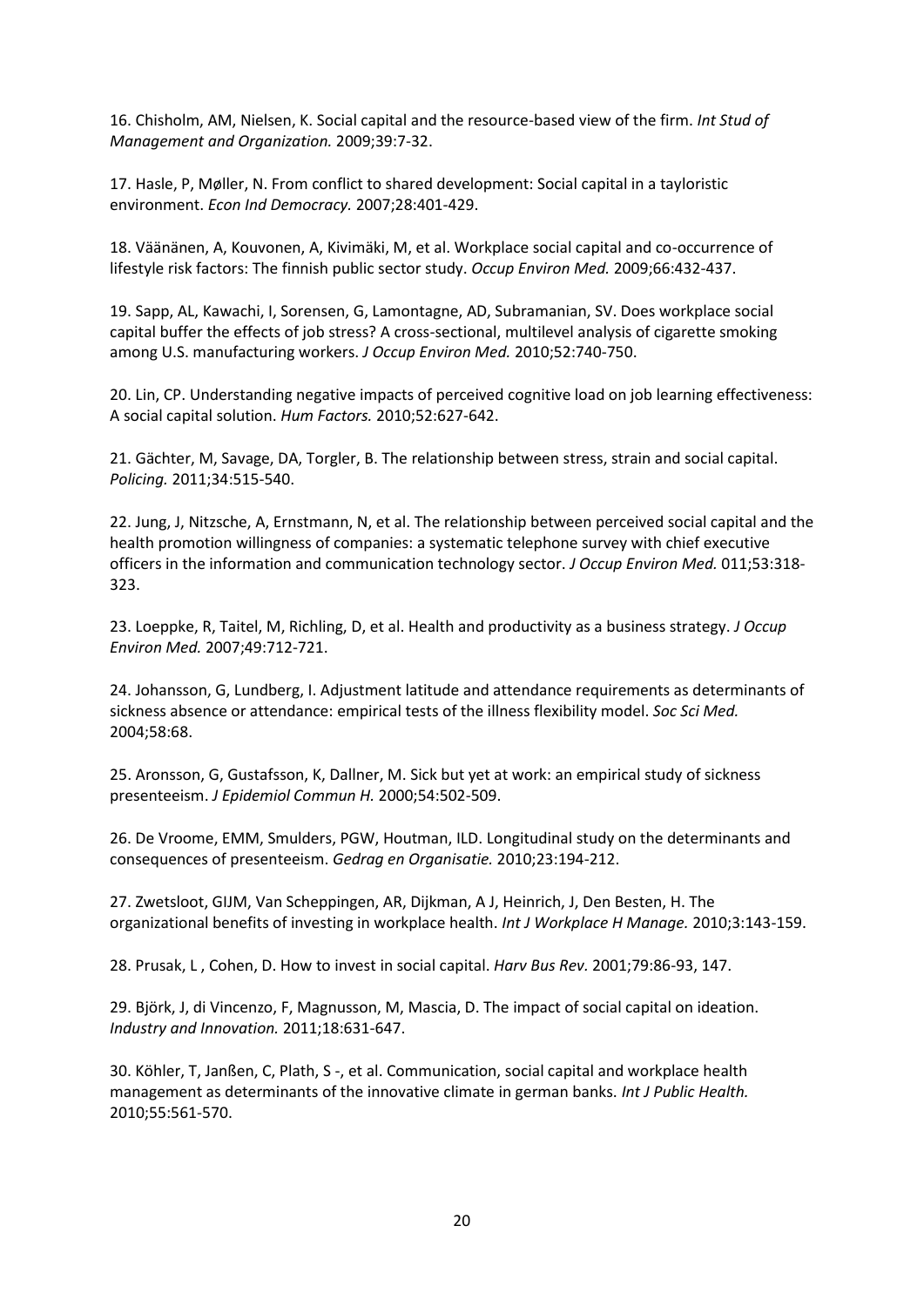31. Hsu, CP, Chang, CW, Huang, HC, Chiang, CY. The relationships among social capital, organisational commitment and customer-oriented prosocial behaviour of hospital nurses. *J Clin Nurs.*  2011;20:1383-1392.

32. Greve, A, Benassi, M, Sti, A D. Exploring the contributions of human and social capital to productivity. *Int Rev Sociology.* 2010;20:35-58.

33. Kristensen, TS, Hasle, P, Olesen, KG. Organizational social capital and the health of the employees: two empirical studies from Denmark. *Int Congress of the Social Capital on Networks of Trust, ISOCA 2007.* 2007.

34. Schaufeli, WB, Van Dierendonck, D. *UBOS, Utrechtse Burnoutschaal handleiding. UBOS, Utrecht Burnout scale manual*. Lisse, The Netherlands. Swets and Zeitlinger. 2000.

35. Kessler, RC, Barber, C, Beck, A, et al. The world health organization health and work performance questionnaire (HPQ). *J Occup Environ Med.* 2003;45:156-174.

36. Baron, RM, Kenny, DA. The moderator-mediator variable distinction in social psychological research: conceptual, strategic, and statistical considerations. *J Pers Soc Psychol.* 1986;51:1173-1182.

37. Poortinga, W. Social capital: an individual or collective resource for health? *Soc Sci Med.*  2006;62:292-302.

38. Kouvonen, A, Oksanen, T, Vahtera, J, et al. Low workplace social capital as a predictor of depression. *Am J Epidemiol.* 2008;167:1143-1151.

39. Suzuki, E, Fujiwara, T, Takao, S, Subramanian, SV, Yamamoto, E, Kawachi, I. Multi-level, crosssectional study of workplace social capital and smoking among japanese employees. *BMC Public Health.* 2010;10.

40. Carmeli, A, Ben-Hador, B, Waldman, DA ,Rupp, DE. How leaders cultivate social capital and nurture employee vigor: implications for job performance. *J Appl Psychol.* 2009;94:1553-1561.

41. Dutton, JE, Heaphy, ED. The power of high-quality connections. In: Cameron, K, Dutton, JE, Quinn, RE (Eds). *Positive Organizational Scholarship.* San Francisco: Berrett-Koehler Publishers; 2003:263- 278.

42. Zwetsloot, GIJM, Van Scheppingen, AR. Implicit strategies to improve work and well-being: the social dimensions of organizational excellence. Proceedings of the International Conference Towards better work and well-being, 10-12 February. Helsinki, Finland; 2010:56-62.

43. Verhaeghe, PP, Pattyn, E, Bracke, P, Verhaeghe, M, Van de Putte, B. The association between network social capital and self-rated health: pouring old wine in new bottles? *Health and Place.*  2012;18:358-365.

44. Cohen, D and Prusak, L. *In Good Company: How Social Capital Makes Organizations Work.*  Boston: Harvard Business Press; 2001.

45. Hoelscher, ML, Hoffman, JJ, Dawley, D. Toward a social capital theory of competitive advantage in medical groups. *Health Care Manage Rev.* 2005;30:103-109.